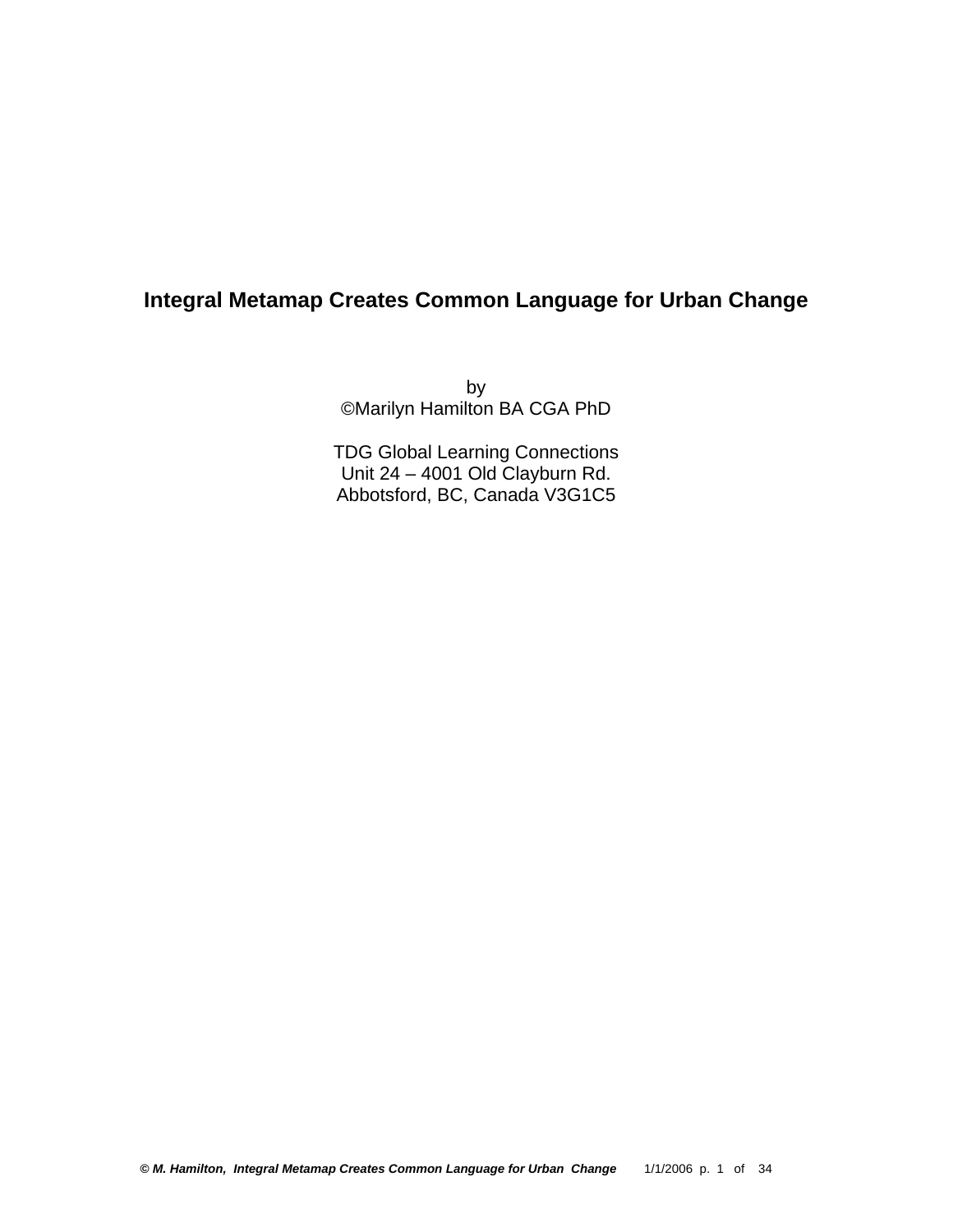## **Abstract**

**Purpose:** An integral metamap creates a common language to dynamically track values-based urban change at multiple levels of scale: individual, organization, neighbourhood, city, bio-region and nation.

**Methodology/Approach:** In a pilot project, using an ethnographic codebook, analysis of data collected from urban residents via telephone interviews, discloses diverse lenses, indicators and values at different levels of complexity. A four quadrant metamap of the data reveals the relationship between four sets of values: (subjective, intersubjective, objective and interobjective) at eight levels of complexity.

**Findings:** A review of taxonomies of indicators shows how multiple existing data bases can be translated into a common integral map. The pilot project demonstrates how the four quadrant-based analysis and feedback methodology creates vital signs monitors for what we value, want to change (stop or improve), and how we can develop processes to influence change.

**Research Limitations:** The scope of application is global, and embedded in a paradigm shift to an integral worldview, implying users share that worldview. However, the methodology can be applied anywhere, on all scales.

**Practical Implications:** Conclusions show how metamapping research data, planning and management, contributes to improving choices, monitoring and influencing change and the quality of urban life.

**Originality/Value:** This paper proposes a new integral common language to frame and track urban change.

**Keywords:** integral, values, metamap, change, quality-of-life, urban **Category:** Research Paper

## **Introduction**

This paper proposes a common language to integrate a network of vital signs indicators for tracking change at the scale of community and city life.

In a nation-wide research project examining, Quality of Life in Canada, Judith Maxwell (2002, p.18) characterized the possibilities of a common language to provide feedback through change indicators. She visualized:

 "enhancing the collaboration among the various initiatives purporting to monitor elements of quality of life such as standard of living, sustainable development, population health, community health, personal well being, economic status. …[The] integration of existing quality of life indicator models …[in] a single model … would lead not only to the creation, but also, more importantly, to the use of a common language, framework and set of indicators by all those interested in quality of life in Canada – including citizens, all levels of government, non-governmental organizations, researchers, academics and the media."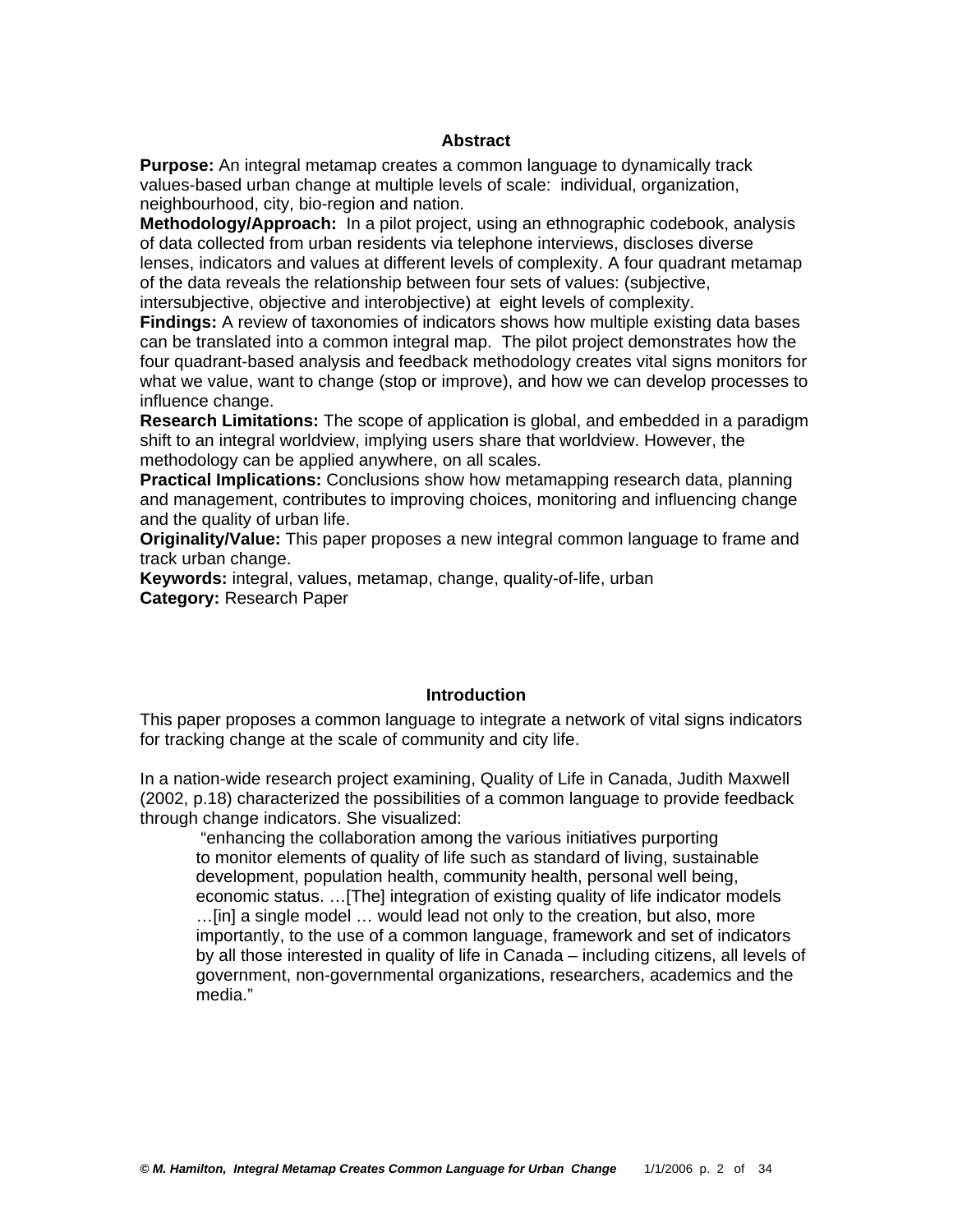## **Community Change Profiling is a Global, National and Urban Interest**

A global interest in profiling community indicators for the purpose of improving quality of urban life (aka change), has existed since the Gro Brundtland, Report of the World Commission on Environment and Development, "Our Common Future" was published in 1977. (Brundtland was appointed Director General of the World Health Organization (WHO) in 1998.)

WHO's European website 2004, has recently distilled its 1980's vision of a healthy city to these words: "A healthy city is one that is continually creating and improving those physical and social environments and expanding those community resources which enable people to mutually support each other in performing all the functions of life and in developing to their maximum potential (WHO, 2004)."

The website prefaces this definition with this context for change: "A healthy city is defined by a process not an outcome.... A healthy city is conscious of health and striving to improve it. Thus any city can be a "healthy" city, regardless of its current health status. What is required is a commitment to health and a process and structure to achieve it." (WHO, 2004)

On a national level of scale, Time Magazine (November 20, 1995) profiled the "State of the [Canadian] Nation" with a 14 page spread on indicators sourced from Statistics Canada, private polling, and research organizations. Their key classifications were identified as: people, economy, wealth, health, crime, education, and culture.

At the forefront of proactive application of healthy community principles, Jacksonville, Florida, in conjunction with ecological economist, Hazel Henderson, and local citizens in 1991, designed "Targets, 2000" indicators for a community progress report card. The indicators included: education, economy, public safety, natural environment, health, social environment, government politics, culture/recreation and mobility (Jacksonville, 1993).

In ongoing Quality of Life Workshops and Work Groups, Canadian Indicator experts have been meeting (Quality of Life, Halifax, 2002; QOL Proceedings, Saskatoon, 2003) to develop Quality of Life Indicators (2002, p. 6) that are:

- "Values based emancipatory and empowering
- Community and structural approach[es] towards health
- Grounded in lived experiences of people
- Strong action orientat[ed]"

The workgroups (2002, p. 7) identified the paradoxes in the key elements of researching population health, contrasting positive elements with not-so-positives:

> **Positives Mot So Positives** Expert-driven Lay voices?<br>Multi-disciplinary Cuantitative

Upstream focus **Community focus?** Research-oriented Change-orientation? Quantitative dominance? Scientific **No. 2018** Uncritical societal view?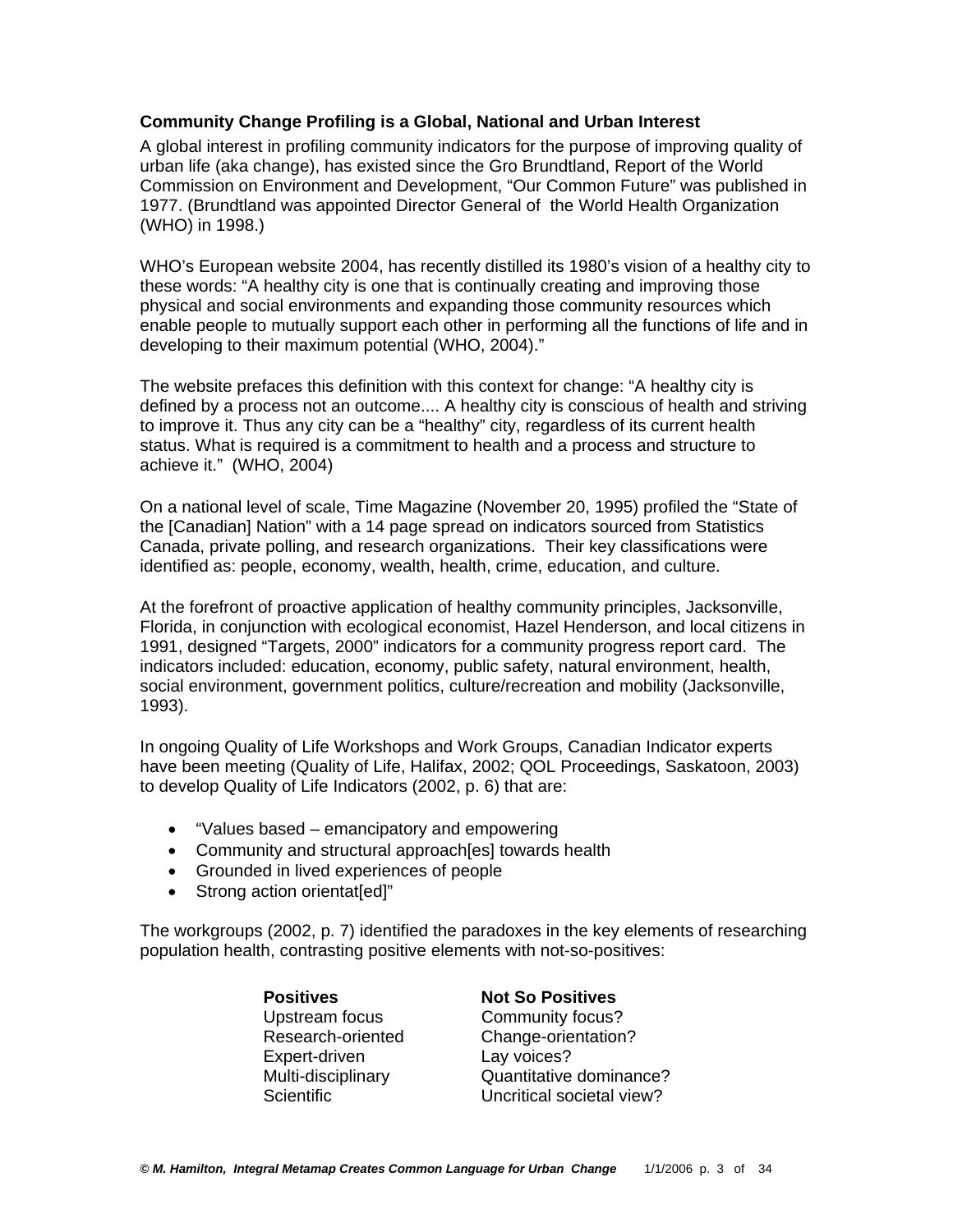The 2003 workgroup agreed on the relevance of a QOL framework for policy development and program application; the value of reporting to parliament using such a framework; and the importance of accessing data at the national, provincial and local levels (QOL, 2003, p. 2).

From the foregoing examples of community profiling at the global, national, regional and local levels (which represent hundreds of other similar efforts, as noted in the Saskatoon and Halifax Workshop Proceedings) it is apparent that in the last twenty years, mapping the state of community change has become a universal interest. However, much current discussion seems to be mired in "indicators wars" where turf battles force one set of indicators to compete for acceptance over another. Finding a common language to talk about the factors that contribute to the state of community change seems still to be an elusive goal.

## **Values, the Basis for a Common Language About Change?**

With a background in both ethnographic research and quantitative organizational change measures, the researcher proposes that a starting point for finding a common language (and a common denominator) to describe community change, resides in a study of values.

Hamilton (2003b, 2003c) proposes that values evolve from the co-creation of capacity and life conditions in an evolutionary process. Thus values are both emergent properties and indicators themselves and can be observed and measured with appropriate indicators.

The multiple definitions of the word "value" (Random House, 1967; Oxford University Press, 2002) indicate that it has personal, cultural, biological and social meanings. Value also seems to arise both from inside the person and outside the person. Building on Graves (1971, 1974,1981) work on values, Beck & Cowan (1996) extrapolated the clusters of values across chronological time at comparable levels of complexity, thus identifying value (or v-meme) clusters that emerge in:

- Individual and family lifetimes
- organizational life cycles (Adizes, 1999)
- community legends and stories
- social histories.

Their Spiral Dynamics™ model, is firmly founded on Graves' conclusions, that increasingly complex adaptive intelligences emerge in response to progressively more complex life conditions. Change occurs simultaneously in geo-bio-cultural-social life conditions / domains as do increasingly complex sets of values (and their related assets). Table II below sets out these value waves (aka clusters, levels, streams (Wilber, 2000a)) with the color codes used by Spiral Dynamics™ to identify them in waves alternating between:

- individual (express self) values; and
- collective (sacrifice self) values.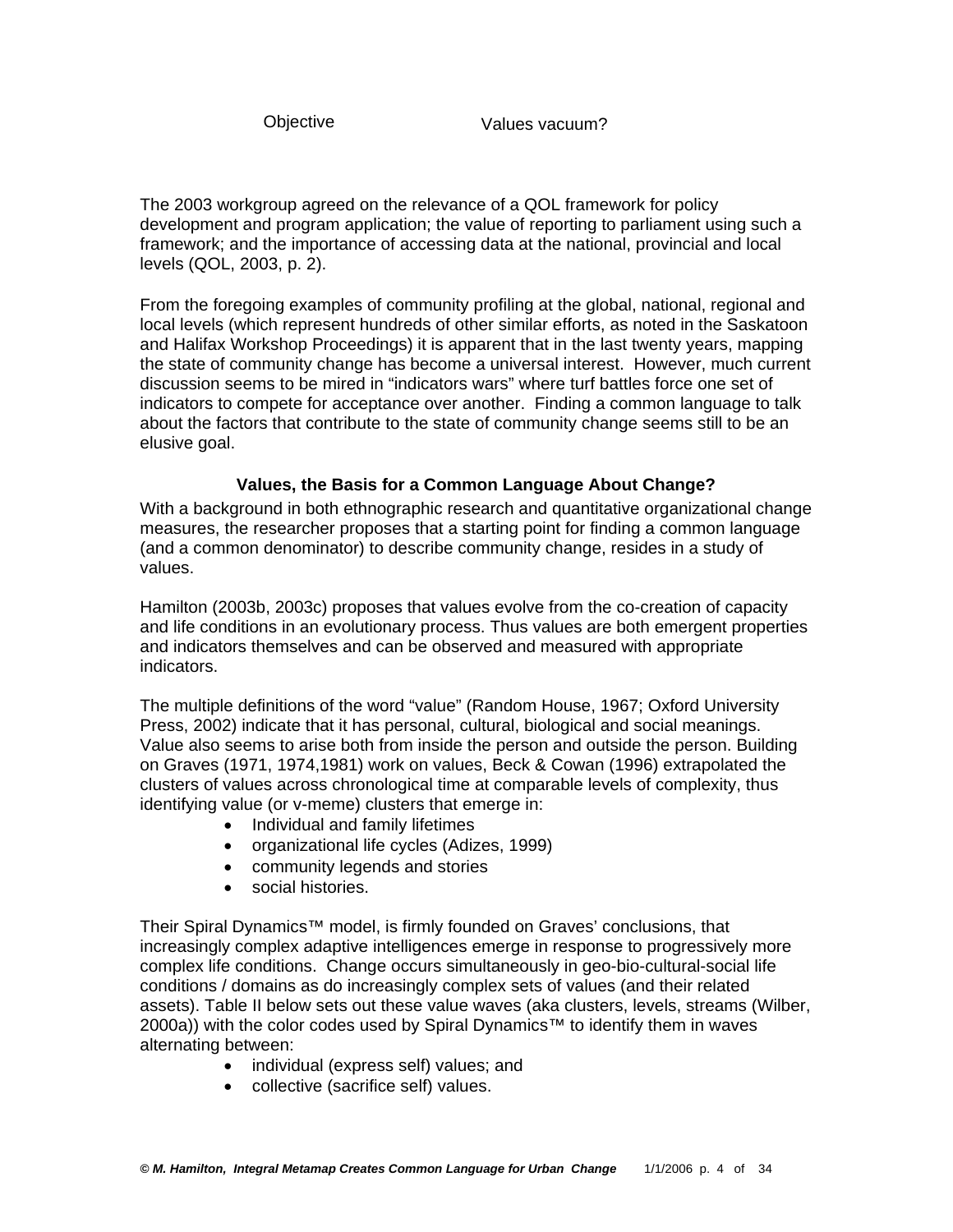The parallel work of Wilber (1995,1996, 2000a, 2000b, 2002), Wade (1996), Csikszentmihalyi (1991), Barrett (1998), Combs (2002), Kegan (1994) and Torbert (2003) and others, based on a reading of the psychological literature, developed metamodels of similar wave patterns of values development. Moreover, all of these models propose that the waves are holonic; ie. they include and subsume earlier value sets and capacities, carrying them forward enmeshed in the new wave.

## **Evolution of Values**

Hamilton (2003b) argues that values and commensurate indicators have emerged in every domain of experience and study where humans have evolved. For the purposes of this article, the majority of the examples are taken from the subjective and intersubjective domains as a counterweight to the plethora of data that exists in the objective and interobjective domains.

Cascadia Scorecard (Northwest Environment Watch, 2004) is an excellent example of a set of these types of objective and interobective indicators designed to watch "the healthiest lives, the strongest communities [and] the most vibrant ecosystems" (p. 13). The seven indicators measuring multiple levels of scale (city, state/province, eco-region) are: health, economy, population, energy, sprawl, forests and pollution. A bi-annually published scorecard it enunciates seven criteria for its indicators (p. 11):

- 1. "...reflect progress toward ... shared aspirations of healthy, prosperous people and thriving, unpolluted ecosystems
- 2. complement one another to provide good range of coverage ...
- 3. ... scientifically valid proxies for larger trends ...
- 4. ... easy to understand
- 5. ... measured in most of [eco-region]
- 6. ...relevant in most of the region
- 7. ... meaningful readings ... every two years

Despite this thoroughness the authors admit the Cascadia Scorecard can improve by expanding to include subjective/intersubjective indicators such as a "survey of northwesterner's feelings about their quality of life ..." (p. 11) or a "way to track northwesterner's education" (p. 12). Thus they recognize the limitations of not comparing the objective with the subjective data, as proposed in this article.

The evolution of values at the community level, represents an aggregation of values at a level of complexity that is expanding, not only because of the rate of growth of the "cosmopolis" (Sandercock, 1998), but because of the juxtaposition of different values profiles. This plurality of values arises both from residents experiencing different life conditions in different areas of the city and from immigrants arriving in the cosmopolis from different global life conditions.

Sandercock (1998) catalogues the growing differences of values in globalizing European cities. She bemoans at the city scale, the "overall failure of the planning system to respond to the increasing diversity of the city (p. 14)". She also proposes the need to change the planning process because of the entrenchment of "the values and norms of the dominant culture … reflected in plans, planning codes and bylaws, legislation, and heritage and urban design practices, [and the] planners inability to analyze issues from a multicultural perspective or to design participatory processes that bring racial and ethnic groups into the planning process (Ameyaw, 2000, p. 105) (p.14)."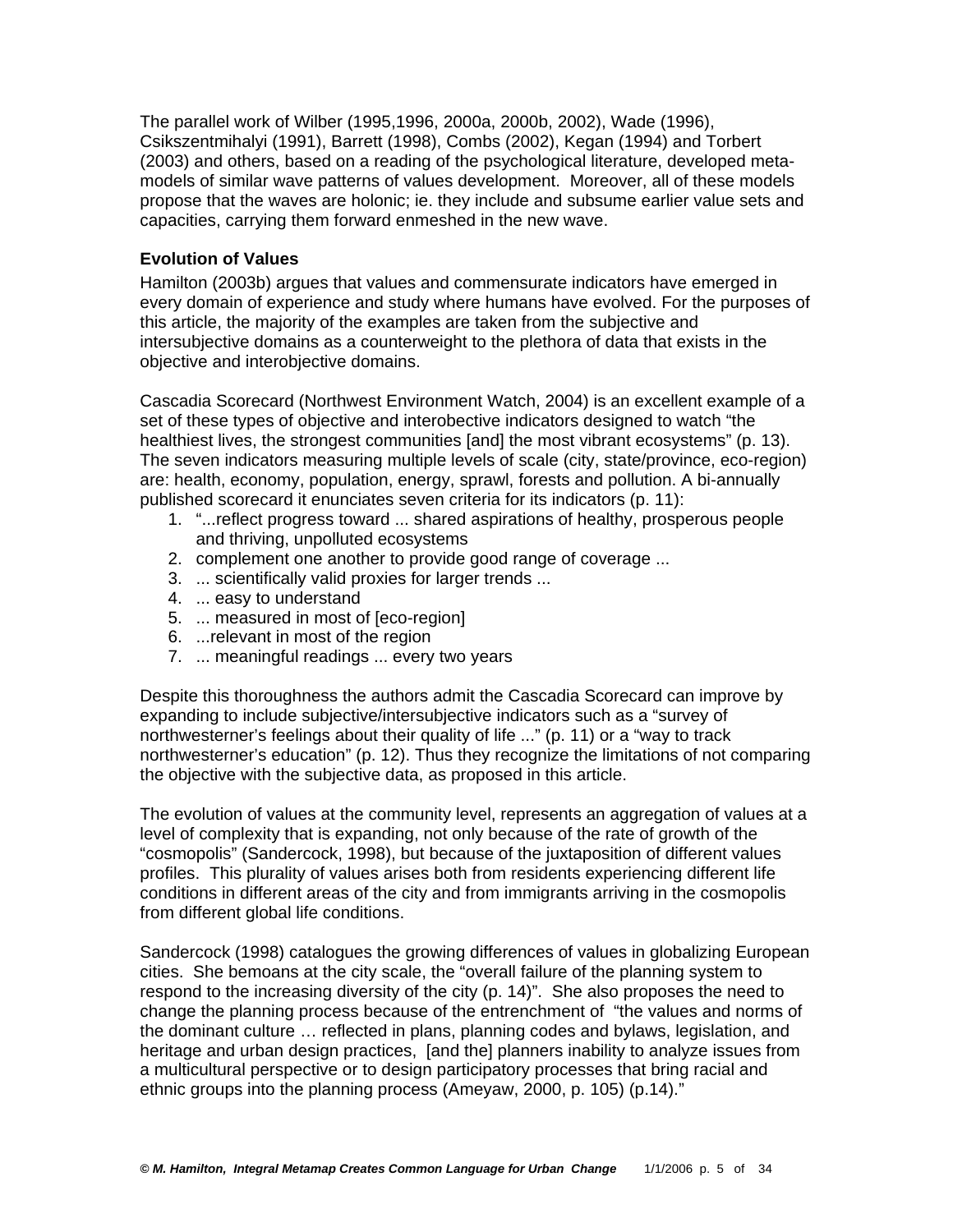Hamilton (1999) examines the natural emergence of capacities from a self-organizing online community system. Distinct identities, relationships and communication processes emerge from the interaction of the first, second and third person agents in the system. Voices from the I, We, It and Its agents define the values of a living community system as it changes; i.e. survives, connects with its environment and re-generates.

Waddock (1999) points out that, "an integrated approach [to community] ... Bringing mind, heart, soul and body into union, individually and collectively, validating subjective as well as objective can help our enterprises, public and private, acknowledge the importance of community as a basis on which success, even survival, is built."

Cooke (2001), Cooke et al (2002) and Tonkin (2003) are tracking the values profiles of individuals and leaders in schools, communities and countries, while identifying states of change that show stability, flashpoints, hotspots and indications of new value sets emerging, on a global basis (Beck et al, 1996).

## **Complex Adaptive Change**

Graves' (1971, 1981) and Combs'(2002) research affirms the complex, adaptive quality of values – that people change because their wants/values arise in tandem with the life conditions, about which people observe, think and feel (Bushe, 2001; Short,1998; Kelly et al, 1998). These life conditions span personal/intentional development systems; biological/ecological habitat; cultural worldview systems; and social/civil/workplace systems.

Beck et al (1996) derived from Graves' research, an evolutionary change model that describes five states of contextual change (and commensurate multiple variations of change interventions), applicable at the individual, organizational and community levels. The five states are characterized as:

- **Alpha** current steady change state is determined by stable life conditions
- **Beta** minor to moderate change state fluctuations occur, determined by moderate change in the life conditions. At Beta, the intention of the individual/organization/community is to make minor adaptations to return to Alpha state.
- **Gamma** major change blocks to energy flow are determined by major change(s) in the life conditions. There is no way back to the Alpha of Beta State. Clearing the blockage requires new thinking, new strategies, new solutions, not previously available at Alpha or Beta.
- **Delta** the change state that emerges after the Gamma block is broken. It is characterized by a surge of energy and new vision because of the emergence of new intelligences in the individual/group/organization.
- **New Alpha** the new change state that emerges after the Delta surge, characterized by the new intelligences.

Thus Beck's and Graves' (1974) change model implies and depends on: capacity to change; dissonance in the context; insight/breakthrough; learning; overcoming barriers; and (re)integration.

The relationships that arise from the early and dynamic social environment of the family seem to reflect similar learning/change patterns, as explored by a number of family systems theorists including: Friedman, (1985), Bowen (Centre for the Study of Natural Systems. Bowen Theory , 2002), and Hellinger (as cited by Beck, 2002)). For the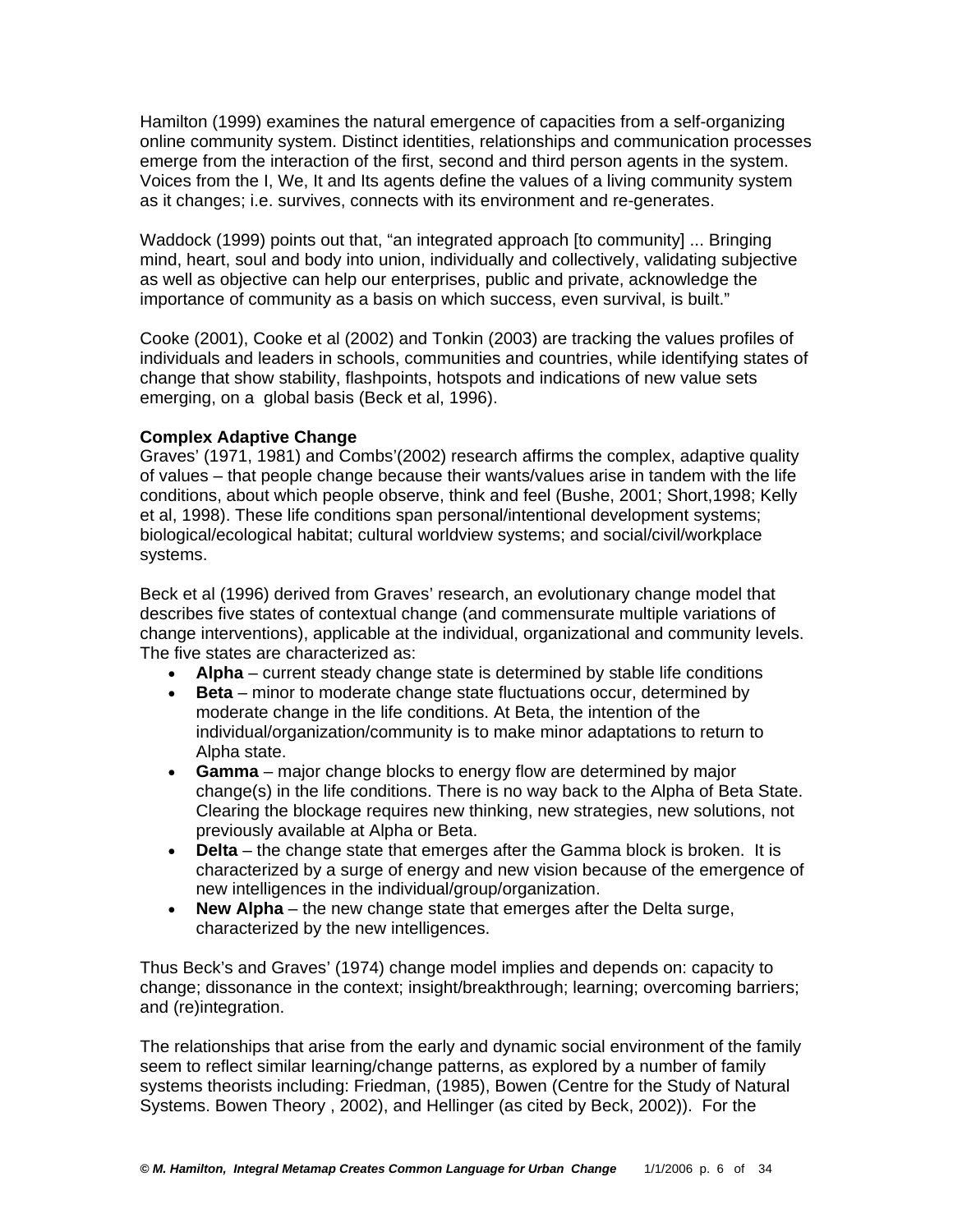purposes of their relevance to change in the complex adaptive human system, the key points they make are that:

- learning is both a social and individual experience
- family is generally the first environment/context where learning occurs
- family is where values are first experienced, learned and reinforced
- family is an ecosystem of self-other reinforcing values.

These powerful, natural, human systems examples demonstrate the basic qualities of self-organizing change observed at many other scales of organization, community and society by Wheatley (1999), Wheatley & Kellner-Rogers (1996), and Eoyang (1997).

Hamilton (2002, 2003c, 2004) notes that many of these human systems dynamics metamodels share the characteristics of:

- $\bullet$  alternating between individual and group focus
- ♦ increasingly complex structures and patterns of relationship emerge over time
- $\bullet$  being transcendent and inclusive of the value patterns that have emerged in earlier waves; i.e. they are holonic
- ♦ influencing life conditions in which they exist and as well as being sensitive to changes in life conditions
- ♦ being evident in four primary lenses (subjective, objective, intersubjective, interobjective).

Hamilton (2004 (supported by Miller, (1978);Jacobs (2000); Stevenson and Hamilton (2001)) argues that a city is a complex, adaptive, living system that has these qualities:

- has structures, processes and patterns that ensure short term survival, connection with its environment and long term continuity
- has 19 sub-systems common to all living systems that control matter, energy and information
- is a meso-scale system (on a planetary basis): located between the micro scale of individual/group and the macro scale of country/globe
- exists as a set of internal and external contexts and/or environments that are nested: holons exist within it (eg. neighbourhoods) and it, in turn, is a holon nested in other wholes (eg. region)
- is quasi-fractal : reflecting patterns at the micro level and seeding patterns at the macro level
- responds dynamically: is ever-changing as it responds to life conditions
- develops unpredictably: the self-organizing nature of the micro systems (individuals and groups) embedded in it, and the feedback loops amongst them, set-up periodic discontinuities and unpredictable shifts
- is interconnected: at the micro, meso-peer and macro levels
- uses simple rules: cities support conformity, generate diversity, judge life conditions and shift (concentrate and/or diffuse) resources (eg. energy and waste)
- is potentially affected by weak signals: butterfly effects (or weak signals) can affect the stable functioning of the city (eg. SARS, blackouts, forest fires)
- is field sensitive: the city is an energetic collision of multiple sources of energy from: cosmos, geology, biology, subjective, intersubjective, objective and interobjective fields.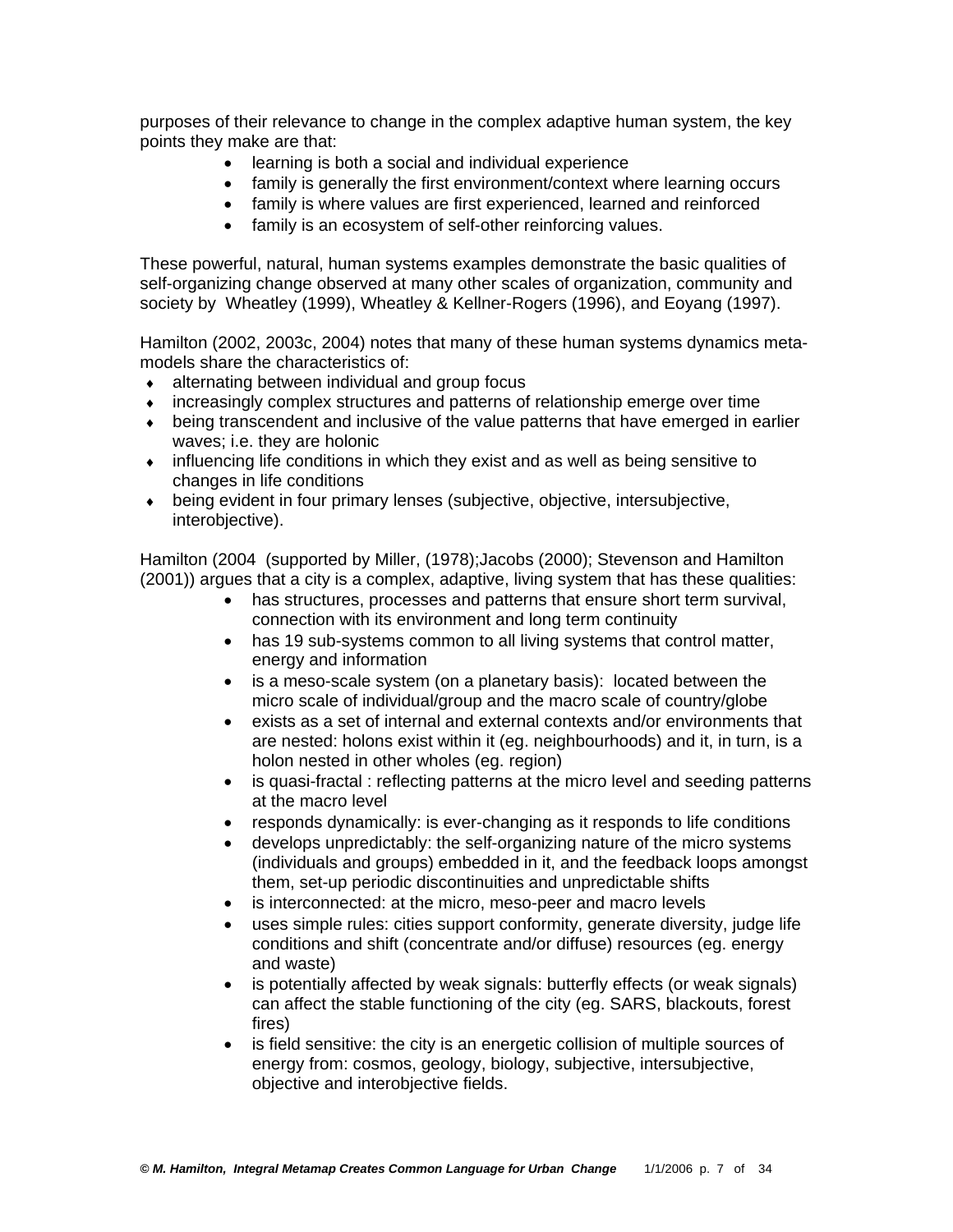The final observation regarding values and their commensurate indicators is that every system of science has evolved their own set of indicators. Precluding us from detailing the incisive interdiscplinary discourses of Bloom (neuro-biology), Bronowski (history), Campbell (culture), Dennett (philosophy), Diamond (socio-biology), Hargens (ecology), Margulis (microbiology), Winchester (geology), de Chardin (paleontology) plus many others, who disclose similar panoramas of evolutionary emergence, Wilber (2004) notes:

... all of the numerous practices or paradigms of human inquiry – including physics, chemistry, hermeneutics, collaborative inquiry, meditation, neuroscience, vision quest, phenomenology, structuralism, subtle energy research, systems theory, shamanic voyaging, chaos theory, developmental psychology – all of those modes of inquiry have an important piece of the overall puzzle

It seems that as far as the change equation goes, comparable scales and domains of evolution show comparable patterns of emergence. When seeking (to influence) change in any human systems, we must always be aware of our context for change and ask "change from what to what?" (Beck, 2003). Then it may be possible to use subtle natural system principles to design change.

## **Integral Change Metamap**

From the foregoing discussion of values, it becomes obvious that an integrated map of evolutionary values that encompasses subjective/objective and intersubjective/interobjective values would be a useful and powerful tool for researching, planning, tracking and managing change in an organization, community, city or society. The writer proposes a meta-map based on Ken Wilber's (1995, 1996) all quadrants, all levels (AQAL) model of reality (see Table I) meets these requirements. Wilber (2003, Part 1, p.13) has identified the values related to each quadrant as the values relating to I, We, It and Its, which as he notes are reflected by the pronouns that universally arise in all languages to describe the lens of every voice in a social/cultural collective.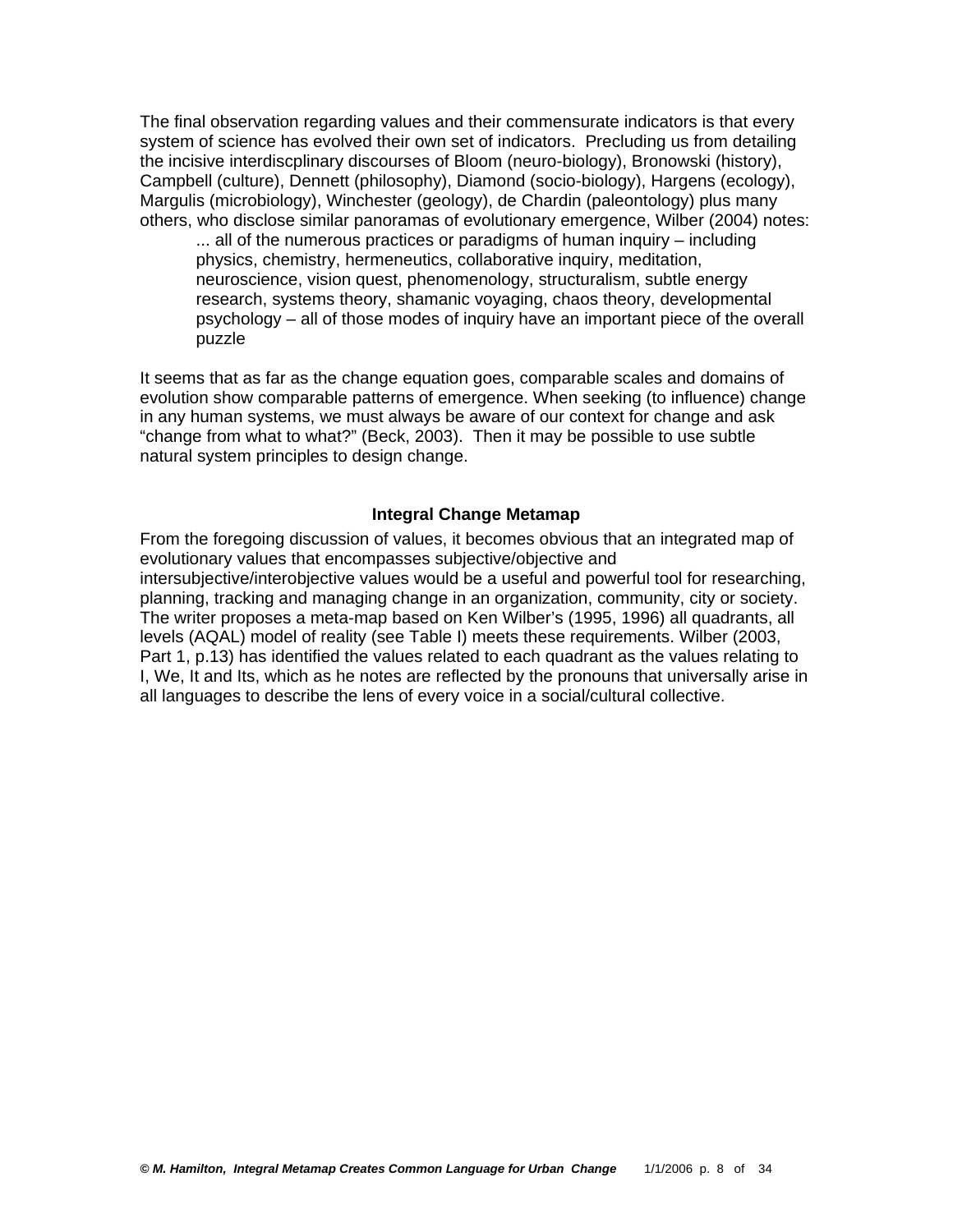

## **Table I: The Integral Model of Values**  *Internal*

The four quadrant map also includes an all levels dimension of development, that spirals outward in each quadrant from the centre of the map. Those are the dimensions that effectively map change in each quadrant. Tracking indicators on the developmental dimension allows us to see change "from what to what?" (Beck, 2003). The outward flowing spirals represent the eight stages (levels or waves) of developmental change that emerged in Graves' and Beck's research and that Wilber, Wade and others have traced through research of the literature. Therefore, in effect, the Integral Model encompasses the Spiral Dynamics Change Model.

Table II summarizes Spiral Dynamics color codes (col. 1, Beck, D., Cowan, C., (1996)), and key values and self/group focus (col 3) with the integration of the Integral Model's developmental dimension (Column 2, Wilber (2000a)). In Col. 4, it describes characteristics of the Complex Adaptive Intelligences at each level (Stevenson and Hamilton (2001)) and how these are expressed as Community Values and Assets (col. 5). An example of positive and negative expressions of each value from life in the modern city is noted in Col. 6.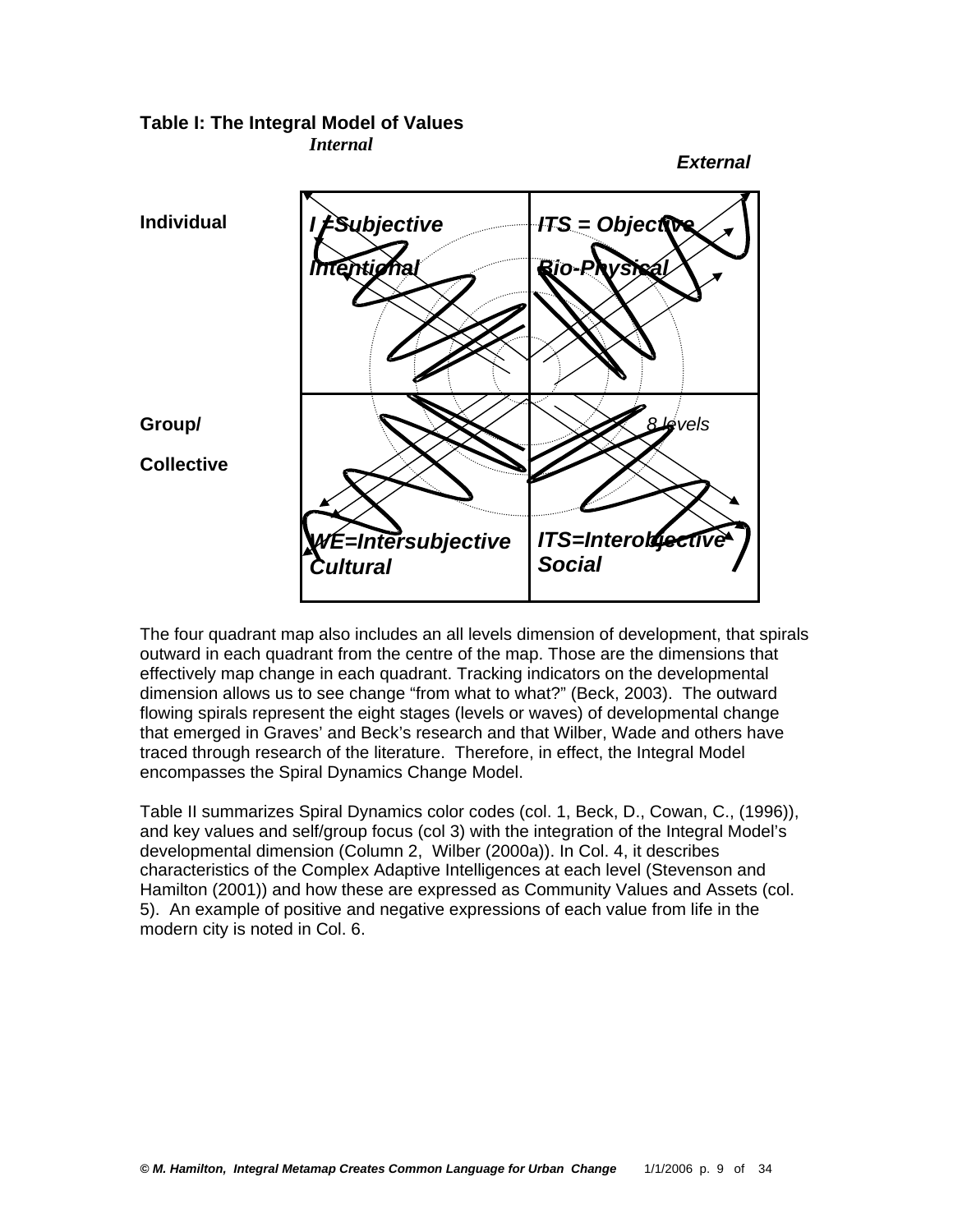| 1. Spiral<br><b>Dynamics</b><br>V-Meme | 2. Integral<br>Model<br>Level | 3. Key Value<br>Focus<br>٠           | 4. Characteristics<br>of Complex<br><b>Adaptive</b>                                                                                                                          | 5. Expressions of<br><b>Community</b><br><b>Values &amp; Assets</b>                                                                                 | 6. Examples<br>Positive +<br>Negative -                                                                                                                   |
|----------------------------------------|-------------------------------|--------------------------------------|------------------------------------------------------------------------------------------------------------------------------------------------------------------------------|-----------------------------------------------------------------------------------------------------------------------------------------------------|-----------------------------------------------------------------------------------------------------------------------------------------------------------|
| Code                                   |                               |                                      | Intelligences                                                                                                                                                                |                                                                                                                                                     |                                                                                                                                                           |
| <b>Beige</b>                           | 1                             | <b>Survival</b><br>$\bullet$ Self    | ◆Depends on<br>instincts & habits to<br>survive<br>• Life basics have<br>priority                                                                                            | ♦ Survival bands<br>perpetuate life<br>• Lives off land,<br>street                                                                                  | $\bullet$ + food bank<br>$\bullet$ - homeless                                                                                                             |
| <b>Purple</b>                          | $\overline{2}$                | <b>Safety</b><br>$\triangle$ Group   | ◆ Creates safe clans<br>& nests<br>◆ Respects powerful<br>elders<br>◆ Separates Us vs.<br>Them<br>$\bullet$ Ritualizes the<br>mystical, signs                                | ◆ Respects folk ways<br>♦ Honors family, kin,<br>ethnicity<br>◆ Traditions are<br>important<br>◆ Guards sacred<br>places                            | $\bullet$ + immigrants retain<br>homeland ways<br>$\bullet$ – use of turbans<br>instead of helmets<br>threaten safety<br>standards                        |
| <b>Red</b>                             | 3                             | <b>Power</b><br>$\bullet$ Self       | ◆Defends self<br>against World full<br>of threats &<br>predators<br>◆ Enjoys self to the<br>fullest in the<br>moment                                                         | ♦ Breaks free from<br>domination and<br>constraints<br>$\triangle$ Conquers,<br>outfoxes.<br>dominates other<br>aggressors                          | $\bullet$ + artistic<br>expression<br>- bullies, gangs                                                                                                    |
| <b>Blue</b>                            | $\overline{\mathbf{4}}$       | <b>Truth</b><br>$\triangle$ Group    | ◆ Recognizes one<br>right way<br>◆ Gains purpose in<br>causes<br>◆ Suffers guilt in<br>consequences<br>◆ Sacrifices in honor                                                 | • Conserves peace<br>and quiet<br>♦ Acts cautiously<br>and carefully<br>◆ Enforces order,<br>tidiness and<br>neatness<br>♦ Honor social<br>position | $*$ + traffic laws<br>$\bullet$ - over-regulation<br>$\bullet$ - over taxation                                                                            |
| Orange                                 | 5                             | <b>Success</b><br>$\bullet$ Self     | $\triangle$ Invent best<br>solutions<br>◆ Exploit resources to<br>create good life<br>$\triangle$ Measure<br>performance<br>◆ Act optimistic, take<br>risks, be self-reliant | ♦ Social and<br>economic<br>structures prosper<br>through strategy,<br>technology,<br>competition,<br>planning,<br>engineering                      | ++20 year city plan<br>$\bullet$ + profits for<br>redistribution of<br>wealth<br>$\bullet$ - rich vs poor<br>divide<br>$\triangle$ -ecology<br>threatened |
| Green                                  | 6                             | Communitarian<br>$\triangle$ Group   | ◆ Seeks inner peace<br>◆ Everybody is equal<br>◆ Everything is<br>relative<br>◆ Honors harmony in<br>the group                                                               | ♦ Creates social<br>safety nets<br>• Demands political<br>correctness<br>◆ Accepts diversity<br>• Invests in culture                                | + + universal health<br>care<br>◆ - spend \$ before<br>wealth produced<br>$\bullet$ - risk bankruptcy<br>from social over<br>spending                     |
| Yellow                                 | $\overline{7}$                | <b>Systems</b><br>$\bullet$ Self     | ◆ Sees all life as<br>natural systems<br>◆ Remains flexible,<br>spontaneous,<br>functional<br>◆ Considers, chaos &<br>change are natural                                     | • Differences can be<br>integrated into<br>interdependent,<br>natural flows                                                                         | ◆ + integrates all<br>value lenses<br>$\bullet$ - undervalues<br>group capacities                                                                         |
| <b>Turquoise</b>                       | 8                             | <b>Holistic</b><br>$\triangle$ Group | ◆ Scans the macro<br>◆ Synergizes all life<br>◆ Works for safe<br>orderly world<br>◆ Restores harmony                                                                        | • Interconnected<br>• Highly diversified<br>Not isolationist<br>• Information rich                                                                  | $\bullet$ + thinks local, acts<br>qlobal<br>$\bullet$ - TBD                                                                                               |

**Table II: Emergent V-Memes and Community Values**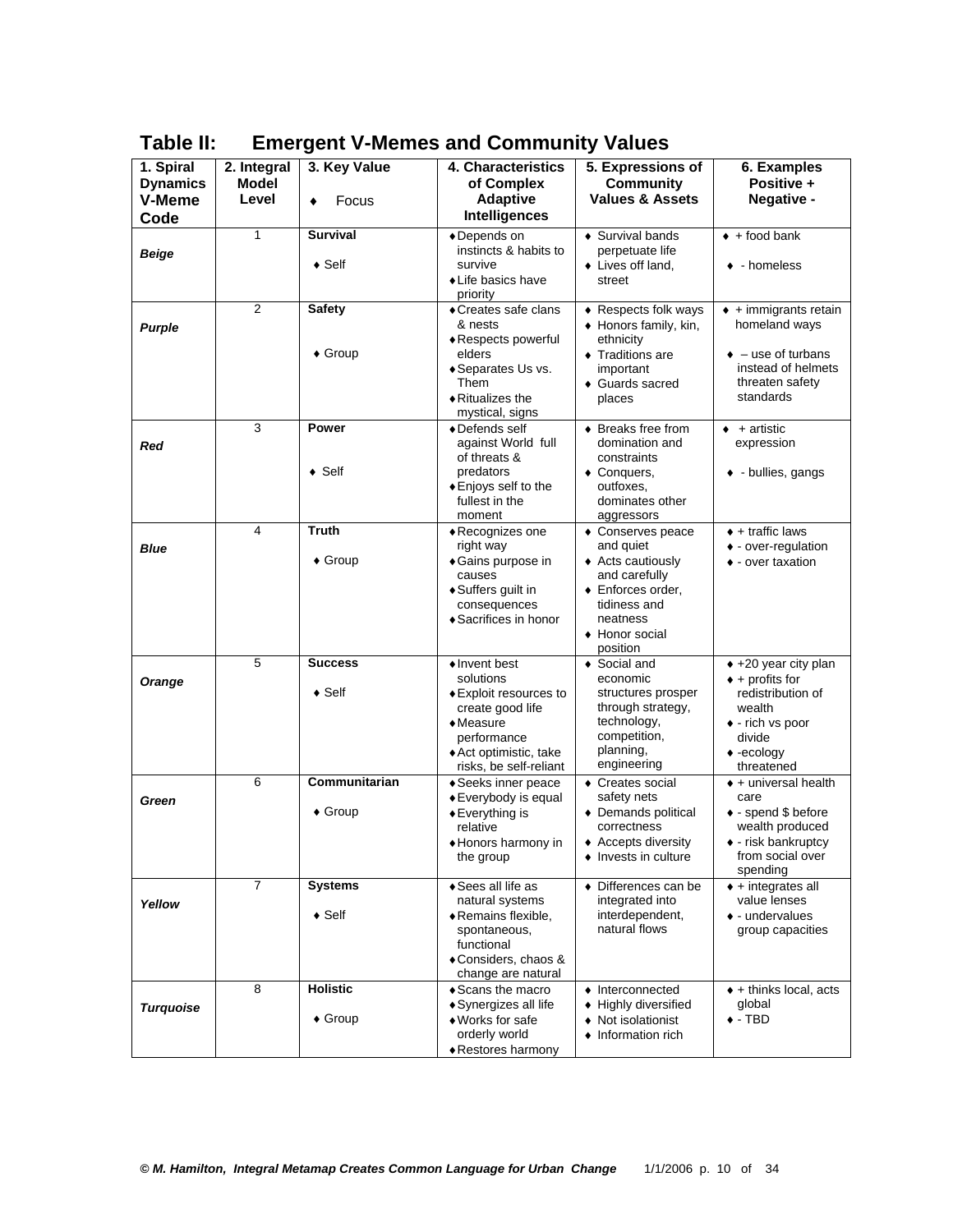Both the Integral Model and Spiral Model appear to be useful frameworks through which to view changing values using both the lenses of complexity and relevant scales. They seem to provide a framework for examining the micro, meso and macro levels of life conditions, values and assets that emerge large scale change. Beck states (2000): "The focus … should be on the process dynamic itself, not on any specific system, level, stage or whorl that has been activated in forming the complex, adaptive intelligences. Each of the emerging value system waves not only addresses the unique problems in the milieu that gave it birth, but also adds texture and quality to the more complex vmeme codes in the future ."

## **Integral Methodological Pluralism**

Hargens (2004) notes Wilber's (2000) definition of "integral:"

*Integral:* the word means to integrate, to bring together, to join, to link, to embrace. Not in the sense of uniformity, and not in the sense of ironing out all of the wonderful differences, colors, zigs and zags of a rainbowhued humanity, but in the sense of unity-in-diversity, shared commonalities along with our wonderful differences. And not just in humanity, but in the Kosmos at large: finding a more comprehensive view—a Theory of Everything (T.O.E.)—that makes legitimate room for art, morals, science, and religion, and doesn't merely attempt to reduce them all to one's favorite slice of the Kosmic pie.(p. 2).

For research purposes, the integral perspective includes both western and eastern worldviews, and opens the door to multiple ways of knowing; i.e. integral epistemologies. Wilber (2000) substantiates the validity of the scientific method and puts firmly on the epistemological map the validity of the methodologies that relate to the left-hand quadrants (often used by eastern philosophies and first peoples). At the same time he clearly set out the three "essential aspects of scientific inquiry" (p. 155) that methodologies relating to all quadrants have to meet:

- 1. "**Instrumental Injunction**: … an actual practice, an exemplar, a paradigm, an experiment, an ordnance... of the form, 'If you want to know this, do this'.
- 2. **Direct Apprehension**: … an immediate experience of the domain, brought forth by the injunction: that is, a direct experience or apprehension of data …science anchors all of its concrete assertions in such data.
- 3. **Communal Confirmation (or rejection)**: … a checking of the results the data, the evidence – with others who have adequately completed [the injunction and apprehension] (p. 155-6)."

Furthermore each of the methodologies within the quadrants is informed by the paradigm/worldview which gave rise to the way of knowing (and vice versa) (Wilber, 2003). Table III illustrates some examples of the methodologies that might relate to researching aspects of urban life in the four quadrants.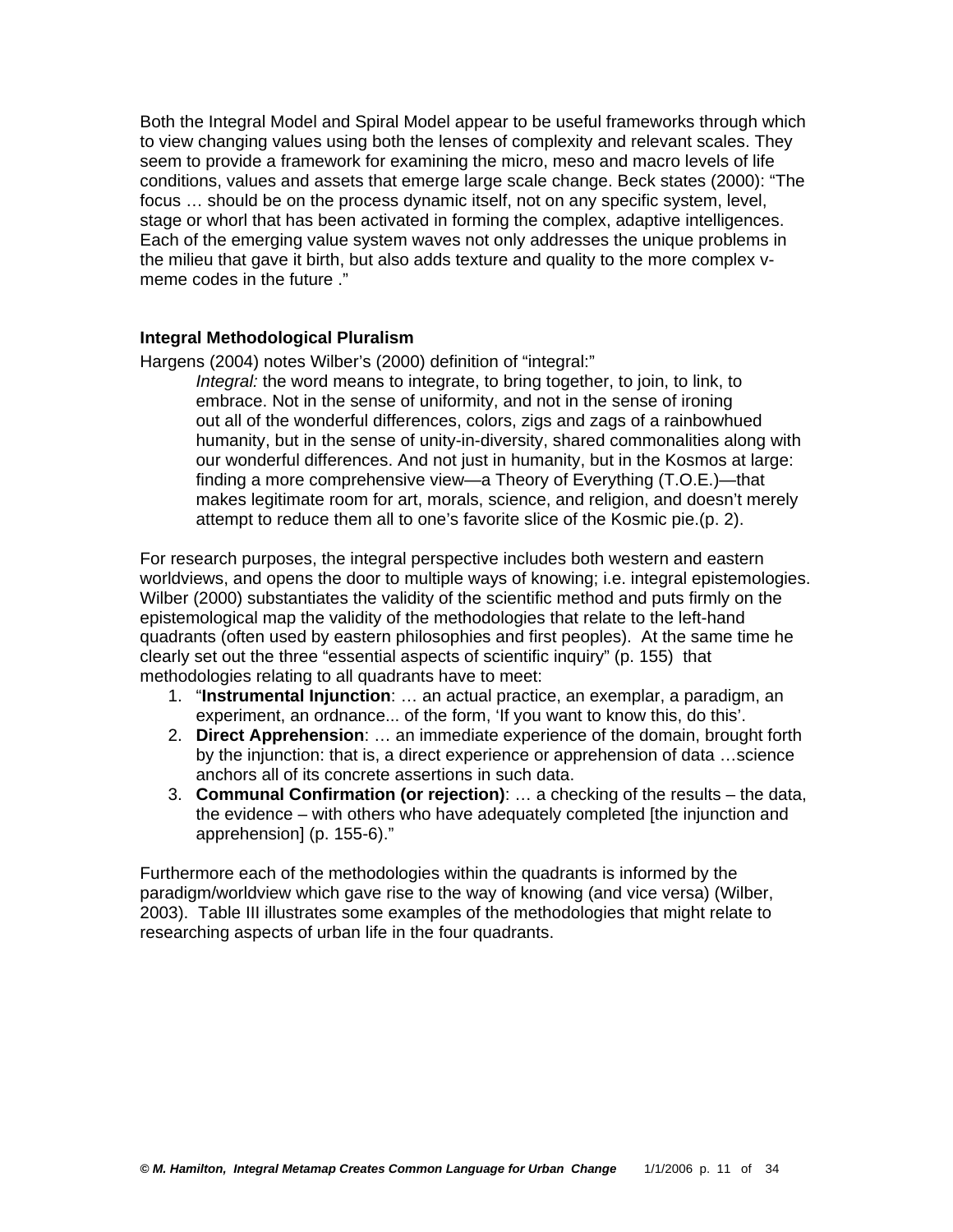|                   | <i><b>Internal</b></i>                                                                                                                                                                                                                                    | <b>External</b>                                                                                                                                                                                                                                                                                               |
|-------------------|-----------------------------------------------------------------------------------------------------------------------------------------------------------------------------------------------------------------------------------------------------------|---------------------------------------------------------------------------------------------------------------------------------------------------------------------------------------------------------------------------------------------------------------------------------------------------------------|
| <b>Individual</b> | $=$ Subjective /<br>Intentional                                                                                                                                                                                                                           | $IT = Objective /$<br><b>Bio-Physical</b>                                                                                                                                                                                                                                                                     |
|                   | <b>Mapping Lifelines</b><br><b>Meditation</b><br><b>Reflection</b><br><b>Journaling Life History</b><br><b>Awareness Practices</b><br><b>Intelligence Training</b><br><b>Emotional Intelligence</b><br><b>Mulitple Intelligence Mapping</b>               | <b>Air Pollution Analysis</b><br><b>Water Purity Analysis</b><br><b>Soil Analysis</b><br><b>Census Demographics</b><br><b>Literacy Levels</b><br><b>Performance Management</b><br><b>Regression Analysis</b><br><b>Biopsies</b>                                                                               |
| Group             | <b>Story Telling</b><br><b>Appreciative Inquiry</b><br><b>Focus Groups</b><br><b>Interviews</b><br><b>Dialogue</b><br><b>Professional Reflective Practice</b><br><b>Action Research</b><br><b>Shamanic Journeying</b><br><b>Social Service Evaluation</b> | <b>School Grading</b><br><b>Hospital Accrediting</b><br><b>Economic Measurement</b><br><b>Employment Analysis</b><br><b>Asset Usage Analysis</b><br><b>Industry Standardizing</b><br><b>Empirical Research</b><br><b>Statistical Analysis</b><br><b>Engineering Standards</b><br><b>Hard Asset Valuations</b> |
|                   | $WE = Intersubjective / Cultural$                                                                                                                                                                                                                         | $ITS = Interobjective / Social$                                                                                                                                                                                                                                                                               |

# **Table III: Examples of Research Methodologies in Integral Framework**

Wilber explains (2003a) the value of an AQAL map as a form of self-checking framework.

"AQAL... is merely a self-scanning software ... [an Integral Operating System] IOS scans the system to see if first-, second-, and third-person dimensions of being-in-the-world are being acknowledged and consulted in any particular situation, and it sends up a red flag if a major human potential (suggested by an integral methodological pluralism) is not being included in the discussion… "An IOS specifically attempts to coordinate the very best of the major paradigms in order to produce a more balanced and comprehensive approach to the Kosmos. IOS combines the strengths of the major types of human inquiry in order to produce an approach to any occasion that 'touches all the bases,' ... that honors all of the important aspects of holons in all of the their richness and fullness." (*Researcher's underline*.)

Hargens (2004) quotes Wilber's commitment to a multi-methodological approach: .... [W]hen it comes to deciding which approaches, methodologies, epistemologies, or ways or knowing are 'correct,' the answer can only be, 'All of them.'... Since no mind can produce 100% error, this inescapably means that all of those approaches have at least some partial truths to offer an integral conference, and the only really interesting question is, what type of framework can we devise that finds a place for the important if partial truths of all of those methodologies....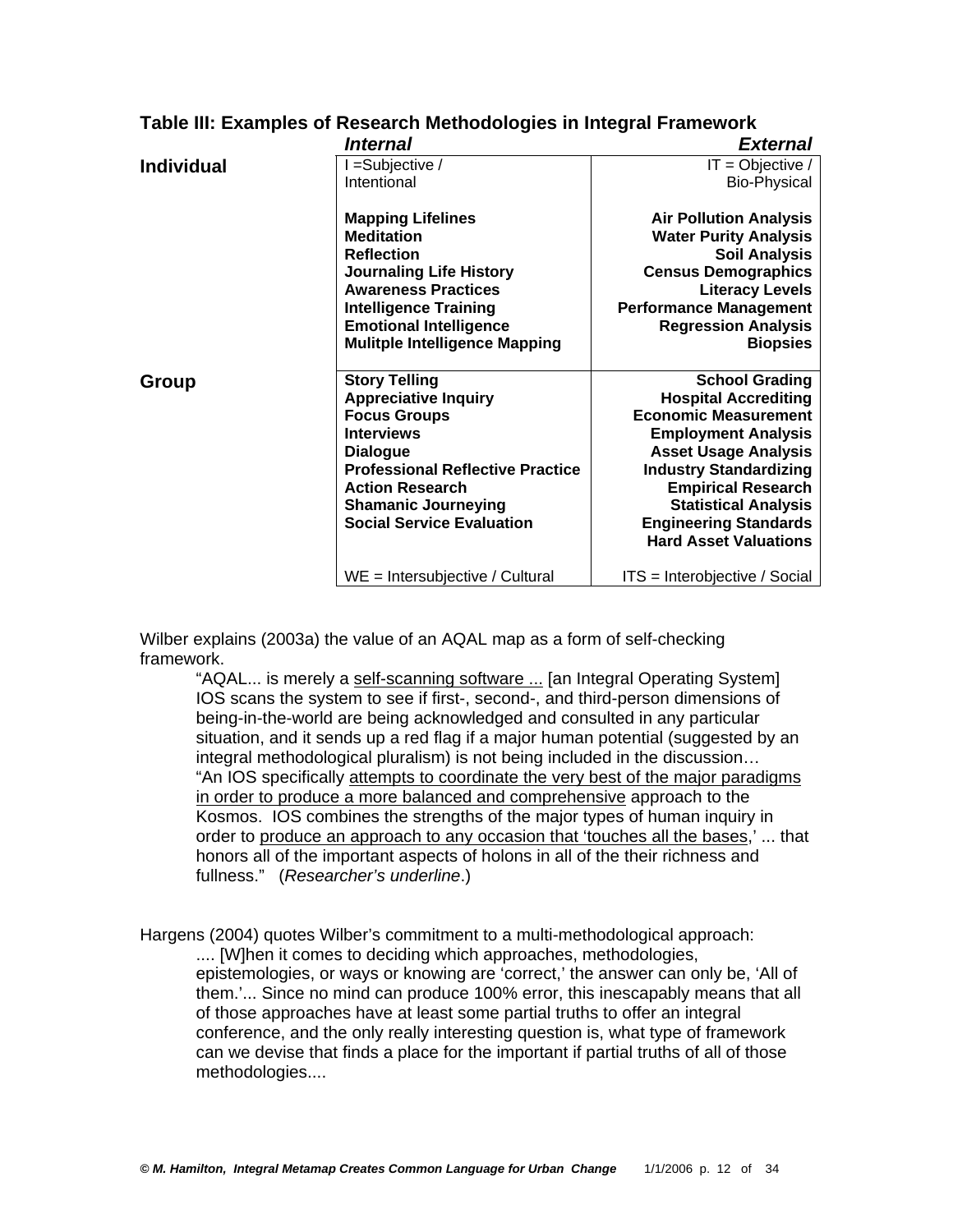Maxwell (2002) also captures well a very practical reason why multiple methodologies are needed to study values. She makes a strong case that only citizens can create a values framework that is grounded in experience and relationship. She emphasizes the need to use qualitative research (from left hand quadrants) to do this through the use of Focus Groups, interviews, dialogue, etc. in order to capture the richness of citizen stories and perspectives. At the same time she recognizes the expertise of professional indicator researchers to bring a quantitative capacity, and scientific discipline to the research (from right hand quadrants).

Wilber (2003a) goes on to elucidate one further benefit of an AQAL methodology: "... Holonic conferencing allows us ... to index most of the significant and time-honored modes of human inquiry, understanding where each of them are useful and effective ... IOS opens up even further potentials for any field to advance in depth and fullness, simply by recognizing those aspects of an AQAL space not yet tapped by the particular field. "

## **Reviewing Taxonomies of Indicators as Integral Vital Signs Monitors**

We have examined four major lenses for tracking change and evolutionary methodological maps for learning about individual, organization and community change. Next we review taxonomies of indicators that (primarily Canadian) communities have used to measure themselves and/or their capacities in some way.

## **Five Values Based Research Studies**

In the short span of time since the turn of the millennium, values in the Canadian culture have been researched and identified at several different levels of scale. For the purposes of this review, four research studies located and conducted in Canada (at three levels of scale), and a fifth on a global level, have been examined for evidence of the relevance and identification of values. The value sets in each of the studies are summarized in Appendix A and integrated below.

In the five studies examined, indicators were identified for the purposes of measuring the following situations. (Note the study Reference is followed by the **mnemonic** used in Tables 2-5,6 ,7,8 below):

- ♦ Quality of Life (CPRN 2002, 2001) **(Maxwell 02, Mendelsohn)**
- ♦ Health System Performance (CPRN 2003) **(Maxwell 03)**
- ♦ Community Assets and/or Capacities (Hertzman et al, 2002) **(CAMP, EDI)**
- ♦ Global Human Values (UNESCO, 2003) **(LVEP)**

Other studies have measured:

- Community health (Jacksonville, 1993)
- ♦ Community livability (Hamilton, 1996)

This examination of indicators is merely a sample from a vast panoply of indicators that have emerged from a growing interest in the metrics of communities, that can show us how to observe, develop and/or restore the health of cities (Nortwest Environment Watch, 2004).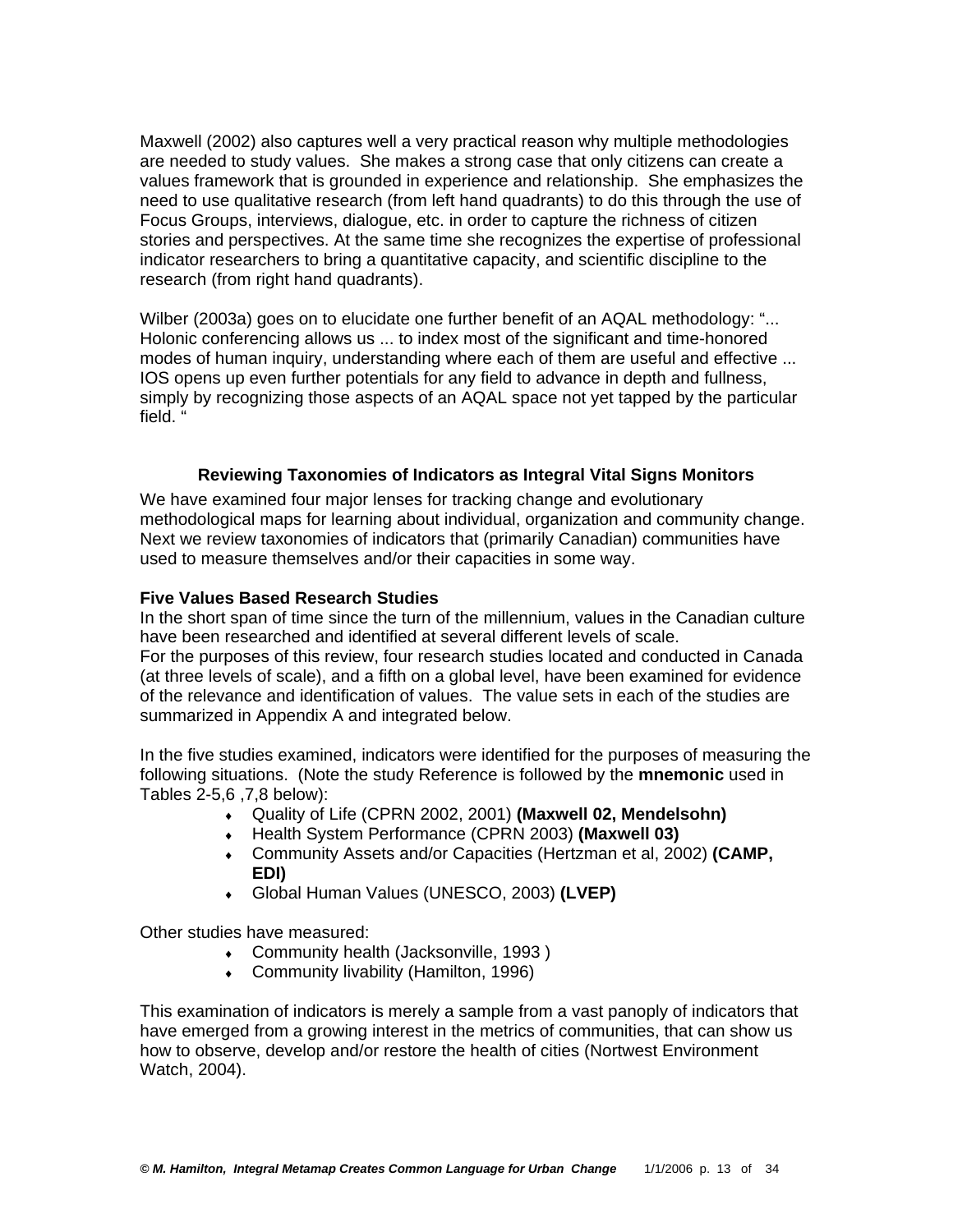Without overwhelming the reader, it is proposed, that the sample is sufficient to demonstrate the commonalities that emerge across different taxonomies as well as the differences in taxonomies that come from the use of different lenses. The five taxonomies related to the studies are identified in Appendix B. (Note, that each indicator is followed by a reference to a set of summary charts, set out in Tables IV, V, VI, VII below).

## **Patterns to Taxonomies?**

It is evident in simply reviewing the taxonomies that a thick, rich set of indicators exist to describe community change (and capacity). With an ever growing list of indicators developed by multiple studies, at varying levels of scale and scope, the challenge is to discover if patterns exist amongst the indicators and what can we learn from the patterns that tell us about urban health and change?

Indeed Maxwell (2002) states well the practical, applied need to discover such patterns in order to "know if … quality of life is getting better, worse or staying the same (p. 18)." She describes the challenge to create a prototype for a report card that will "give Canadians the means to hold their leaders accountable for policy and program decisions that may have an impact on quality of life in Canada (p.18)."

She goes on to suggest that "This single model would by mandate link jurisdictions (community through city and province to a national perspective), geography (coast to coast to coast), and disciplines. (p.18)."

## **Integrating the Taxonomies**

In an effort to propose a schema that would meet the needs that Maxwell expresses so passionately, an integration of the taxonomies of indicators described above is laid out in four integral/spiral charts found in the following tables..

## **Table**

- **IV.** I Subjective
- **V.** IT Objective
- **VI.** WE Inter-subjective
- **VII.** ITS Inter-objective

Each chart proposes the relationship of the indicator to the integral/spiral framework and identifies the methodology (from the studies above) used to obtain data. In such a manner, the charts effectively translate different languaging in the five research studies into a common language that identifies:

- ♦ Values Frameworks (Col. 1 Spiral) Col. 2 Integral, Col. 3 Spiral)
- ♦ Taxonomies of Indicators (Col. 4)
- Research Source of Data (Col. 5)
- ♦ Data Gathering Methods / Epistemologies (Col. 6)

 (It should be noted that empty fields indicate no examples were available from the studies examined.)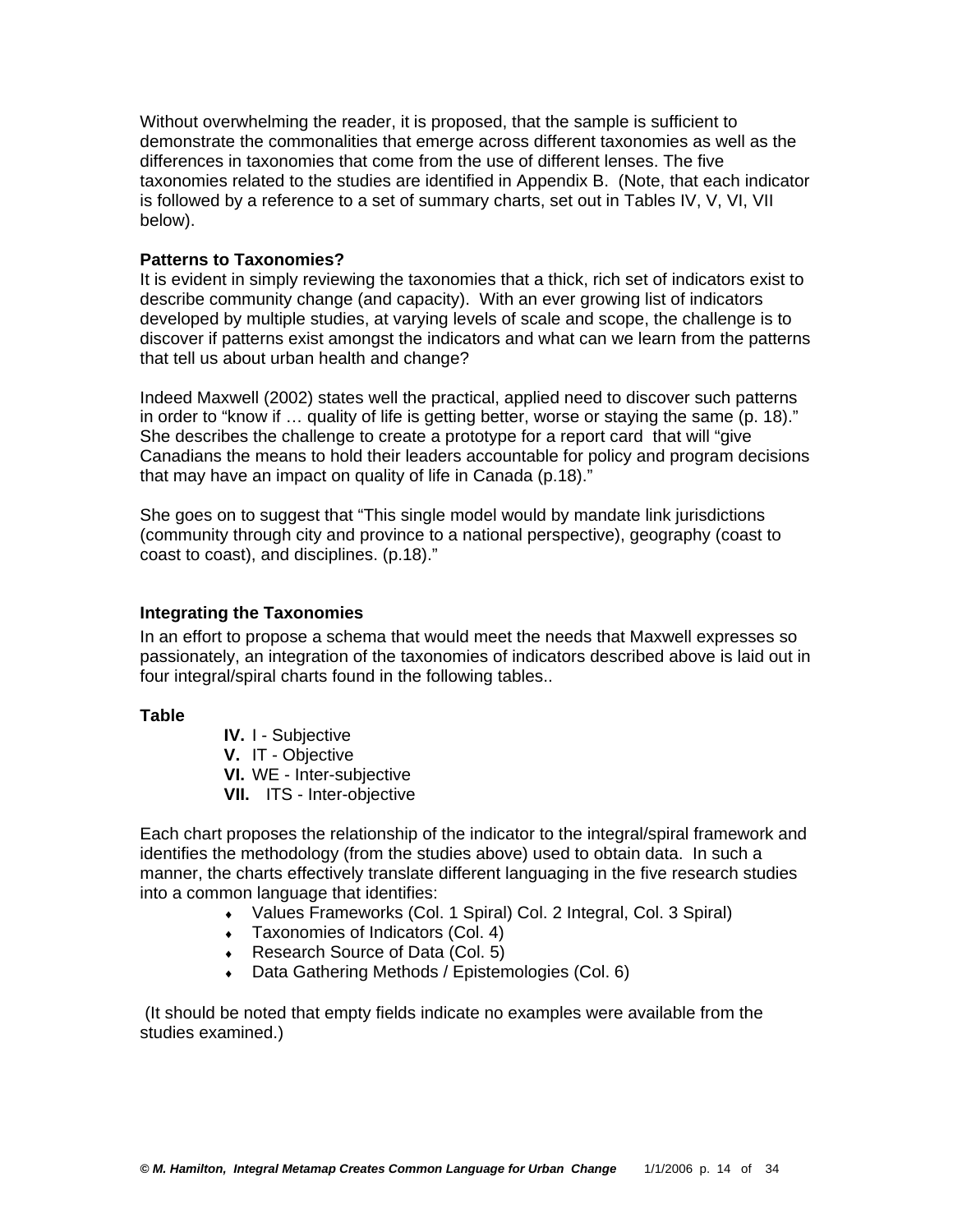| 1. Spiral<br><b>Dynamics</b><br>V-Meme<br>Level | 2. Integral<br><b>Model</b><br>Level | 3. Example of<br><b>Spiral Value</b> | 4. Indicator                                                                                                    | 5. Source                                                                      | 6. Data Gathering<br><b>Methods Used</b>                                                                         |
|-------------------------------------------------|--------------------------------------|--------------------------------------|-----------------------------------------------------------------------------------------------------------------|--------------------------------------------------------------------------------|------------------------------------------------------------------------------------------------------------------|
| <b>Beige</b>                                    | $\mathbf{1}$                         | Instincts & habits                   | $\bullet$                                                                                                       | ٠                                                                              | ۰                                                                                                                |
| <b>Purple</b>                                   | 2                                    | Rites of passage,<br>Language        | ◆ Language and<br>cognitive<br>development +                                                                    | $\triangle$ EDI                                                                | $\bullet$ Expert<br>Observation                                                                                  |
| Red                                             | $\overline{3}$                       | Self-expression                      | ♦ Emotional maturity<br>◆ Communication<br>skills and general<br>knowledge +<br>◆ Happiness<br>$\triangle$ Love | $\triangle$ EDI<br>$\triangle$ EDI<br>$+$ LVEP<br>$\bullet$ LVEP               | $\triangle$ Expert<br>Observation<br>$\triangle$ Expert<br>Observation<br>◆ Action Research<br>◆ Action Research |
| <b>Blue</b>                                     | $\overline{4}$                       | Meaning, purpose                     | $\triangle$ Education +<br>• Literacy, numeracy<br>indicators<br>$\bullet$ Peace<br>◆ Responsibility            | $\bullet$ Maxwell (02)<br>$\triangle$ CAMP<br>$\bullet$ LVEP<br>$\bullet$ LVEP | ◆ Focus Groups<br>$\bullet$ Survey<br>◆ Action Research<br>◆ Action Research                                     |
| Orange                                          | 5                                    | Personal success                     | $\bullet$                                                                                                       | ٠                                                                              | ٠                                                                                                                |
| Green                                           | 6                                    | Caring, compassion                   |                                                                                                                 |                                                                                |                                                                                                                  |
| Yellow                                          | $\overline{7}$                       | Flexible, integrated                 | $\bullet$                                                                                                       | ٠                                                                              | ۰                                                                                                                |
| <b>Turquoise</b>                                | 8                                    | Wholeness                            |                                                                                                                 |                                                                                | ٠                                                                                                                |

# **Table IV: I- Subjective Indicators**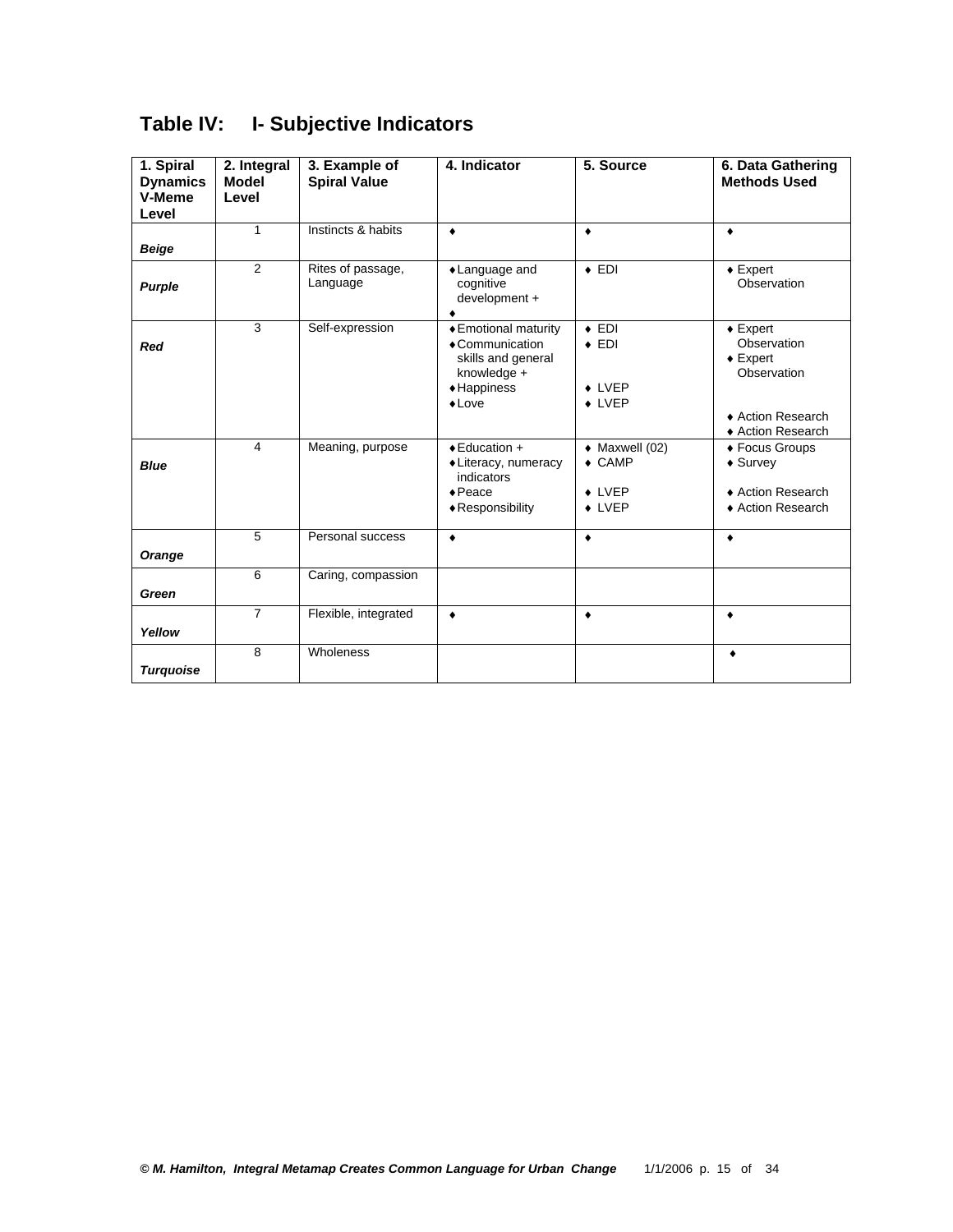| 1. Spiral<br><b>Dynamics</b><br>V-Meme<br>Level | 2. Integral<br>Model<br>Level | 3. Example of<br><b>Spiral Value</b> | 4. Indicator                                                                                                                                       | $\overline{5}$ . Source                                            | 6. Data Gathering<br><b>Methods Used</b>                              |
|-------------------------------------------------|-------------------------------|--------------------------------------|----------------------------------------------------------------------------------------------------------------------------------------------------|--------------------------------------------------------------------|-----------------------------------------------------------------------|
| <b>Beige</b>                                    | 1                             | Life survival skills                 | $\bullet$ Language,<br>Ethnicity, and the<br>Canadian Identity<br>$\bullet$ . Health (1-6)<br>♦ Population count of<br>all children                | $\bullet$ Mendelsohn<br>$\bullet$ Maxwell (02)<br>$\triangle$ CAMP | $\bullet$ Survey<br>◆ Focus Groups<br>$\triangle$ Census              |
| <b>Purple</b>                                   | $\overline{2}$                | <b>Life Protection</b>               | ◆ Responsive to<br>individual need<br>◆ Physical health and<br>well-being +<br>◆ Vulnerable and EDI<br>tested children by<br>capacity              | $\bullet$ Maxwell (03)<br>$\triangle$ EDI<br>$\triangle$ CAMP      | ◆ Action Research<br>$\bullet$ Expert<br>Observation<br>◆ Census, EDI |
| Red                                             | 3                             | Strength                             | $\bullet$                                                                                                                                          | ٠                                                                  | ۰                                                                     |
| <b>Blue</b>                                     | $\overline{4}$                | Regime, Discipline                   | $\bullet$                                                                                                                                          | ٠                                                                  | ٠                                                                     |
| Orange                                          | 5                             | Research & Develop.                  | $\bullet$                                                                                                                                          | ٠                                                                  | ٠                                                                     |
| Green                                           | 6                             | <b>Group Protection</b>              | ♦ What do Canada's<br>Regions Owe One<br>Another?<br>$\bullet$ What do<br><b>Generations Owe</b><br>Each Other?<br>• Child development<br>services | • Mendelsohn<br>$\bullet$ Mendelsohn<br>$\triangle$ CAMP           | $\bullet$ Survey<br>$\bullet$ Survey<br>$\triangle$ Census            |
| Yellow                                          | $\overline{7}$                | <b>Health System</b>                 | ٠                                                                                                                                                  | ٠                                                                  | ٠                                                                     |
| <b>Turquoise</b>                                | $\overline{8}$                | Person<br>Wholeness                  |                                                                                                                                                    |                                                                    | ٠                                                                     |

**Table V: IT- Objective Indicators**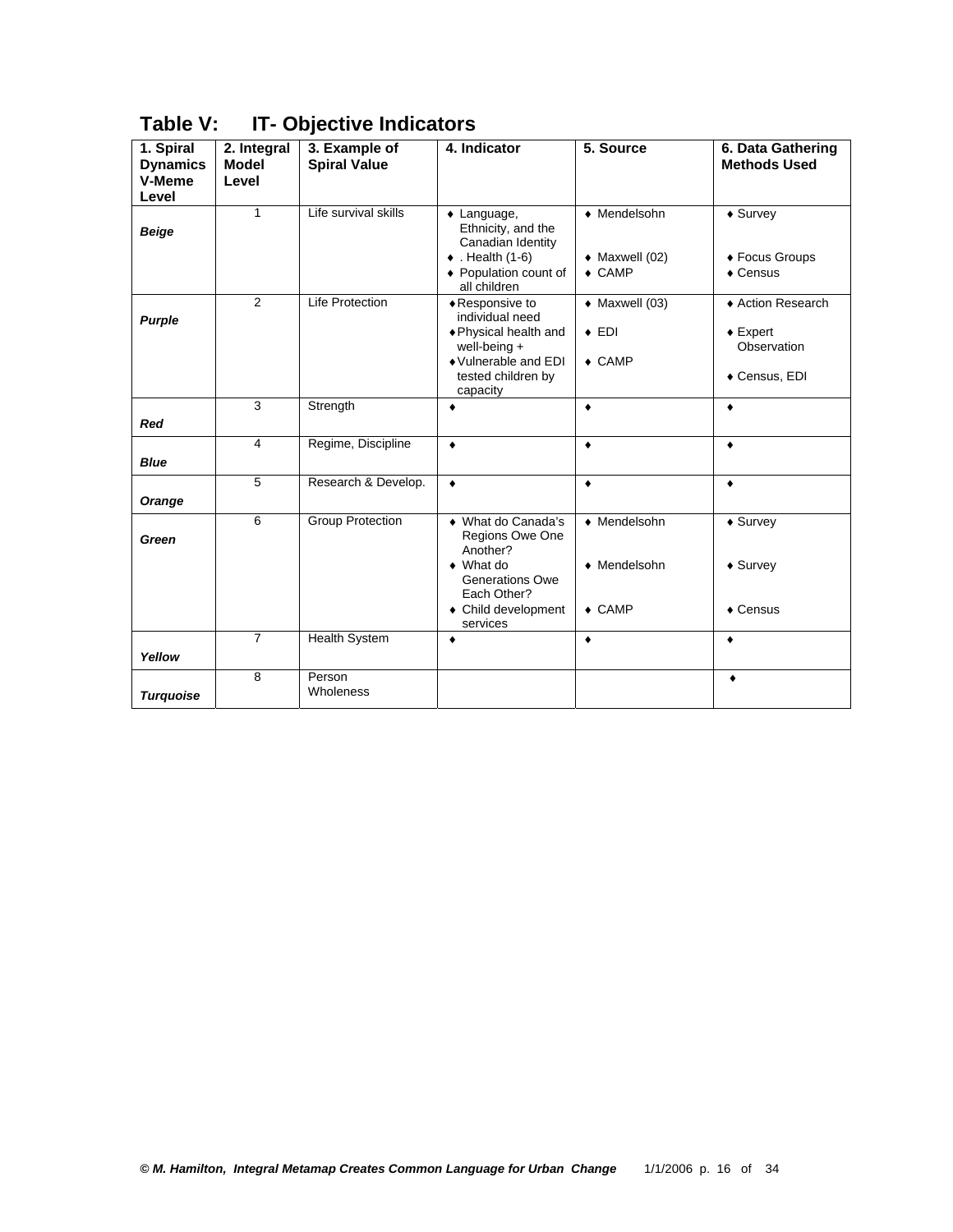| 1. Spiral<br><b>Dynamics</b><br>V-Meme<br>Level | 2. Integral<br><b>Model</b><br>Level | 3. Example of<br><b>Spiral Value</b> | 4. Indicator                                                                                                                                                        | 5. Source                                                                                                                | 6. Data Gathering<br><b>Methods Used</b>                                                                                                                 |
|-------------------------------------------------|--------------------------------------|--------------------------------------|---------------------------------------------------------------------------------------------------------------------------------------------------------------------|--------------------------------------------------------------------------------------------------------------------------|----------------------------------------------------------------------------------------------------------------------------------------------------------|
| <b>Beige</b>                                    | $\mathbf{1}$                         | Survival                             | $\bullet$                                                                                                                                                           | $\bullet$                                                                                                                | $\bullet$                                                                                                                                                |
| <b>Purple</b>                                   | $\overline{2}$                       | Bonding, Family/Clan                 | ◆ The Canadian<br>Identity<br>◆ Community<br>◆ Social competence<br>♦ Communication<br>skills and general<br>knowledge +<br>$\triangle$ Honesty<br>$\triangle$ Love | • Mendelsohn<br>$\bullet$ Maxwell (02)<br><b>EDI</b><br>$\bullet$<br>$\triangle$ EDI<br>$\bullet$ LVEP<br>$\bullet$ LVEP | $\triangle$ Survey<br>◆ Focus Groups<br>$\triangle$ Expert<br>Observation<br>$\triangle$ Expert<br>Observation<br>◆ Action Research<br>◆ Action Research |
| Red                                             | 3                                    | Power                                | $\bullet$ Respect                                                                                                                                                   | $\bullet$ LVEP                                                                                                           | ◆ Action Research                                                                                                                                        |
| <b>Blue</b>                                     | $\overline{\mathbf{4}}$              | Order, truth                         | ◆ The Canadian<br>Identity in the<br>Shadow of the<br><b>United States</b><br>◆ Canadian Identity<br>and the World<br>$\bullet$ Peace                               | • Mendelsohn<br>• Mendelsohn<br>$\bullet$ LVEP                                                                           | $\triangle$ Survey<br>$\triangle$ Survey<br>◆ Action Research                                                                                            |
| Orange                                          | 5                                    | Productivity,<br>effectiveness       | ◆ Voluntary Activity<br>◆ Education<br>resources                                                                                                                    | • Mendelsohn<br>$\bullet$ CAMP                                                                                           | $\triangleleft$ Survey<br>$\triangle$ Census                                                                                                             |
| Green                                           | 6                                    | Communitarian                        | ◆ The Canadian<br>Social Contract and<br>the Welfare State:<br>What do Canadians<br>Say They Owe<br>Each Other?<br>$\triangle$ Social                               | • Mendelsohn<br>$\bullet$ Maxwell (02)                                                                                   | $\triangleleft$ Survey<br>◆ Focus Groups                                                                                                                 |
|                                                 |                                      |                                      | Programs/Conditio<br>ns<br>◆ Social Assistance<br>/Challenges                                                                                                       | $\bullet$ CAMP                                                                                                           | ◆ Census, Survey                                                                                                                                         |
| Yellow                                          | $\overline{7}$                       | Flexibility, integration             | ◆ Social Values<br>◆ The Social Contract<br>and the Federal<br>System<br>◆ Political Rights and<br><b>General Values</b><br>$\blacklozenge$ Tolerance               | • Mendelsohn<br>• Mendelsohn<br>$\bullet$ Maxwell (02)<br>$\bullet$ LVEP                                                 | $\triangleleft$ Survey<br>$\triangle$ Survey<br>◆ Focus Groups<br>◆ Action Research                                                                      |
| <b>Turquoise</b>                                | 8                                    | Wholeness                            | $\bullet$ Unity                                                                                                                                                     | $\bullet$ LVEP                                                                                                           | ◆ Action Research                                                                                                                                        |

# **Table VI: WE- Inter-Subjective Indicators**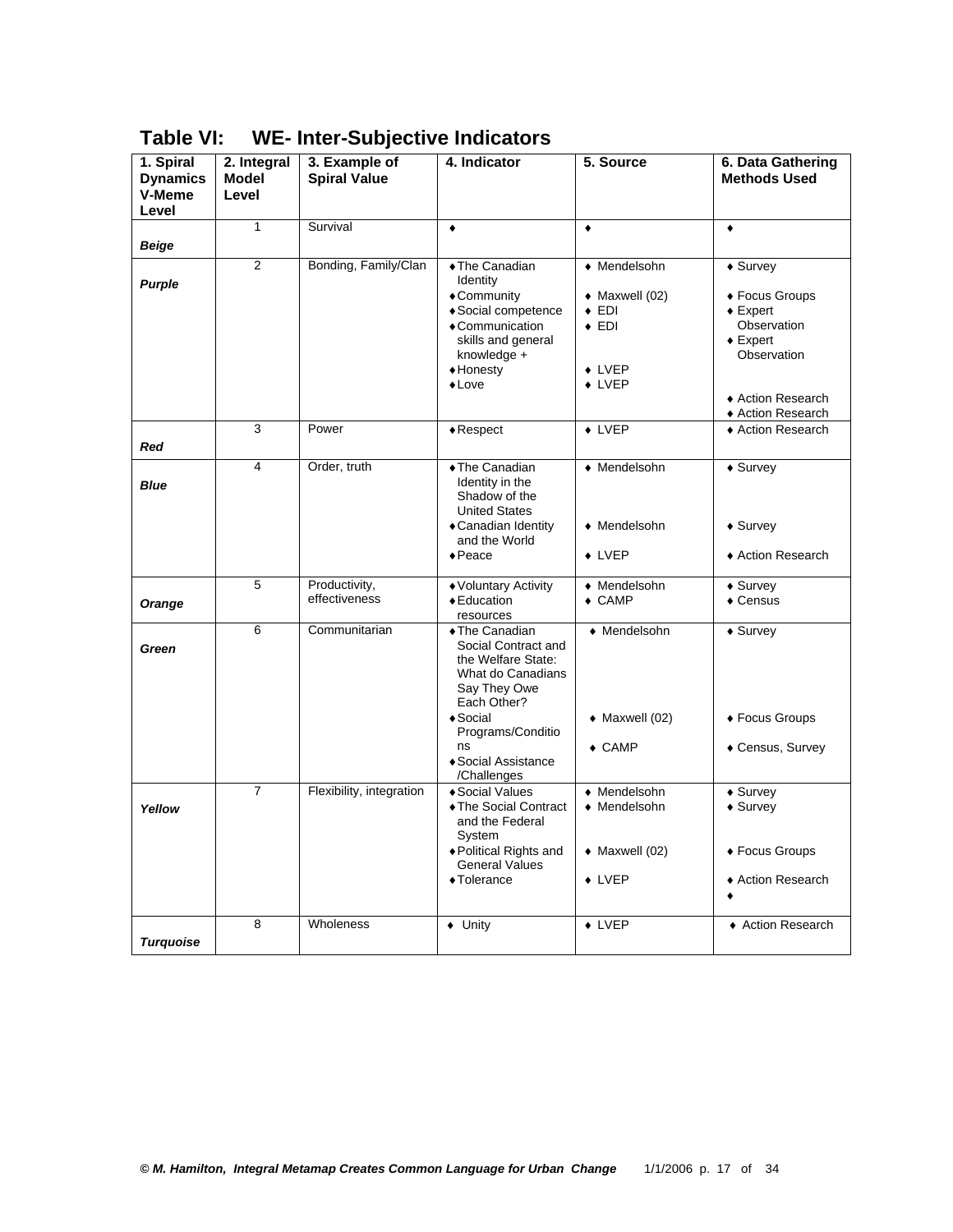| 1. Spiral<br><b>Dynamics</b><br>V-Meme<br>Level | 2. Integral<br><b>Model</b><br>Level | 3. Example of<br><b>Spiral Value</b> | 4. Indicator                                             | 5. Source              | 6. Data Gathering<br><b>Methods Used</b> |
|-------------------------------------------------|--------------------------------------|--------------------------------------|----------------------------------------------------------|------------------------|------------------------------------------|
|                                                 | 1                                    | Survival                             | ٠                                                        | ٠                      | ٠                                        |
| <b>Beige</b>                                    |                                      |                                      |                                                          |                        |                                          |
|                                                 | $\overline{2}$                       | <b>Observe Customs</b>               | ◆ Cooperation                                            | $\bullet$ LVEP         | ◆ Action Research                        |
| Purple                                          |                                      |                                      |                                                          |                        |                                          |
|                                                 | 3                                    | Command, control                     | $\bullet$ Freedom                                        | $\bullet$ LVEP         | ◆ Action Research                        |
| <b>Red</b>                                      |                                      |                                      |                                                          |                        |                                          |
|                                                 | $\overline{4}$                       | Order                                | $\triangle$ Government                                   | $\bullet$ Maxwell (02) | ◆ Focus Groups                           |
| <b>Blue</b>                                     |                                      |                                      |                                                          |                        |                                          |
|                                                 | 5                                    |                                      |                                                          |                        |                                          |
| Orange                                          |                                      | Strategy, competition                | $\bullet$ Trade<br>Liberalization,<br>Globalization, and | • Mendelsohn           | $\triangle$ Survey                       |
|                                                 |                                      |                                      | Productivity                                             | $\bullet$ Maxwell (02) | ◆ Focus Groups                           |
|                                                 |                                      |                                      | $\triangleleft$ Economy and<br>Employment                |                        | ◆ Action Research                        |
|                                                 |                                      |                                      | ◆ Payment based on                                       | $\bullet$ Maxwell (03) |                                          |
|                                                 |                                      |                                      | ability to pay                                           | $\bullet$ Maxwell (03) | ◆ Action Research                        |
|                                                 |                                      |                                      | • Quality care                                           | $\bullet$ Maxwell (03) | ◆ Action Research                        |
|                                                 |                                      |                                      | ♦ Efficient forms of                                     |                        |                                          |
|                                                 |                                      |                                      | delivery                                                 | $\bullet$ Maxwell (03) | ◆ Action Research                        |
|                                                 |                                      |                                      | • Value for money<br>◆ Household                         | $\triangle$ CAMP       | $\triangle$ Census                       |
|                                                 |                                      |                                      | Economics                                                | $\bullet$ CAMP         | ◆ Census, Survey                         |
|                                                 |                                      |                                      | ♦ Education                                              |                        |                                          |
|                                                 |                                      |                                      | resources                                                |                        |                                          |
|                                                 | 6                                    | Equality                             | ◆ Access based on                                        | $\bullet$ Maxwell (03) | ◆ Action Research                        |
| Green                                           |                                      |                                      | need<br>♦ Universal coverage                             | $\bullet$ Maxwell (03) | ◆ Action Research                        |
|                                                 |                                      |                                      |                                                          |                        |                                          |
|                                                 | $\overline{7}$                       | Integration                          | ◆ Environment                                            | $\bullet$ Maxwell (02) | ◆ Focus Groups                           |
| Yellow                                          |                                      |                                      | ◆ Prevention and<br>wellness                             | $\bullet$ Maxwell (03) | ◆ Action Research                        |
|                                                 |                                      |                                      | $\triangle$ Simplicity                                   | $\bullet$ LVEP         | ◆ Action Research                        |
|                                                 | 8                                    | Global Dynamic                       |                                                          |                        |                                          |
| <b>Turquoise</b>                                |                                      |                                      |                                                          |                        |                                          |

**Table VII: ITS- Inter-Objective Indicators** 

## **Summary: Reviewing Taxonomies as Integral Vital Signs Monitors**

From the foregoing integration of the indicators from the five studies, it can be seen that the integral analysis deepens our understanding of change indicators by seeing potential connections across the studies. Each study provides descriptors that contribute to a richer more comprehensive, integrated values map than any one could do on its own. The integral and spiral frameworks, in turn provide the common language (and common denominators) to talk about values as they complexify (i.e. change) from different sources, different scales and different locations. This analysis also shows us gaps in the Integral data map that could help us widen our focus and strengthen our data gathering methods and indicators. These are indicated by the fields and/or bullets with no data.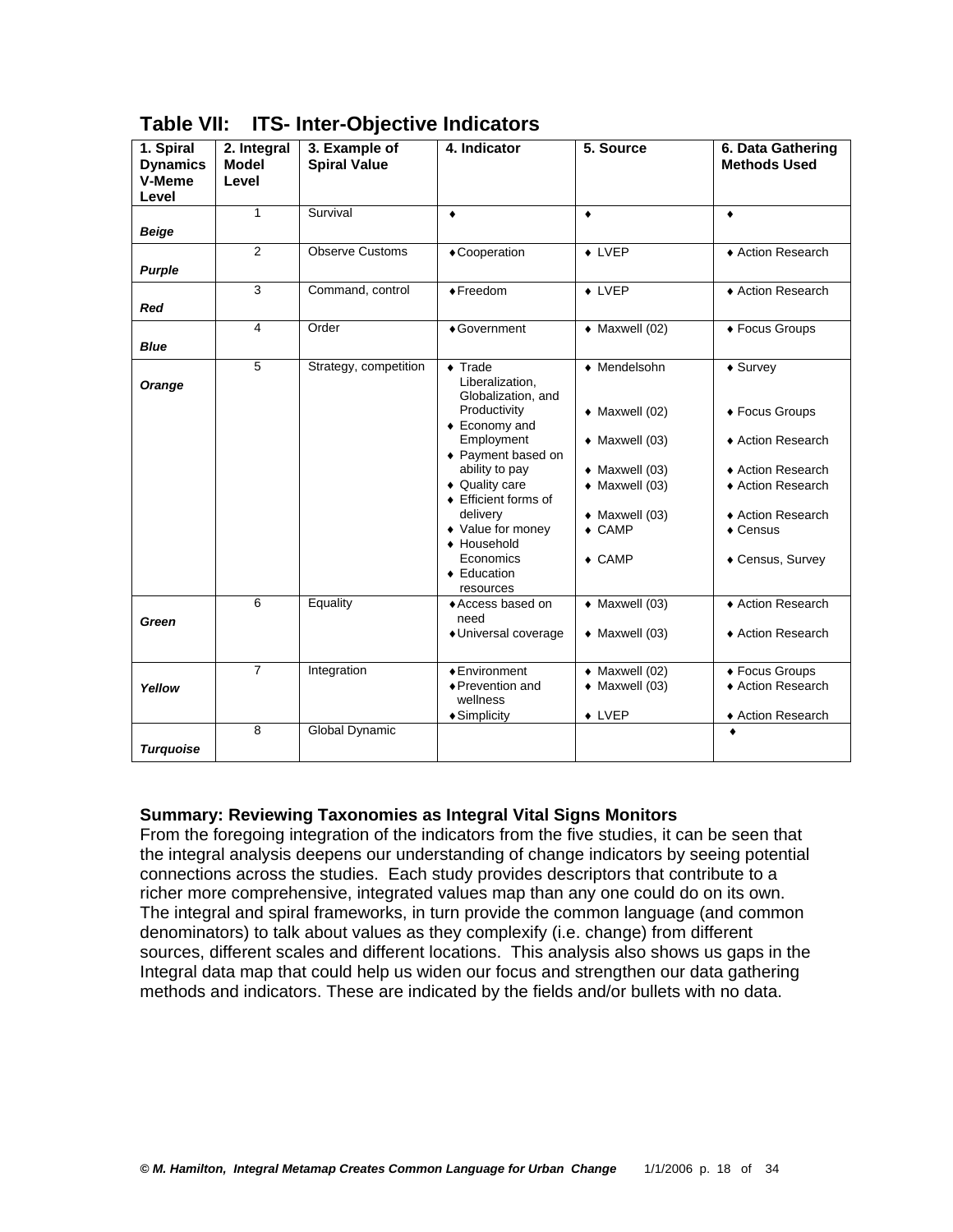## **A Pilot Project for Developing a Common Language: City Integral Metamap**

In 2003, the researcher set out to apply the Integral and Spiral Meta-Frameworks, to a pilot project for the Abbotsford Community Foundation (ACF), located in Abbotsford, BC. This was based on approaches used in previous research in an online community and a troubled community in the Pacific Northwest (Hamilton, 1999; Ruder et al 2001).

The Research Findings were graphically summarized in a single Integral Metamap (see Figure1) in order to present the data to the ACF Board members at a retreat. The single map brings together key data gathered from the open ended telephone interviews of a random sample of 202 residents. The data was analysed and themed and coded using an ethnographic codebook to analyze v-meme categories as represented in Table II. (Hamilton 2003a,b).

In order to frame the data in a non-academic manner for use by the ACF Board, a metaphor of a four petalled flower was used to make key learning points about the data (Ruder et al, 2001). This enabled the Board to understand and use the map for exploring the implications for the City of the Future represented in the community map's values, capacities and assets.

The key points summarized on the map are:

- 1. There are many different ways to foster community. The four petals (quadrants) of the flower show how survey responses cluster into four different but essential categories.... community is made up of all four clusters. In ... Abbotsford the LL petal, representing Relationships, Family and Culture, is viewed as almost 3 times larger than any of the other three petals (53% vs 16%).
- 2. Within the petals ... (quadrants) of community are those capacities that help make community work ...[and] flourish in an integrated manner... grow and thrive. Arrows in ... each petal illustrate the push for the petal to bloom more fully... indicat[ing] the natural direction and sequence that values and capacities emerge (Beck et al, 1996; Wilber, 1996, 2001a, 2001b; Hamilton, 1999).
- 3. In the gray background ... are those barriers that prevent the flower from blooming larger ... pushing against the petals [with] negative forces... barriers, blockages and shadows ... (Sandercock, 2000; Fisher, 2003; Wilber, 2001b).
- 4. This flower is a ... rainbow of community values. Each ... colour represents a set of values ... ensuring that ... community is as full and vibrant as possible. ... each ... colour ... creates ... positive contributions ... (Beck et al, 1996; Ruder, 2001; Hamilton, 1999) ...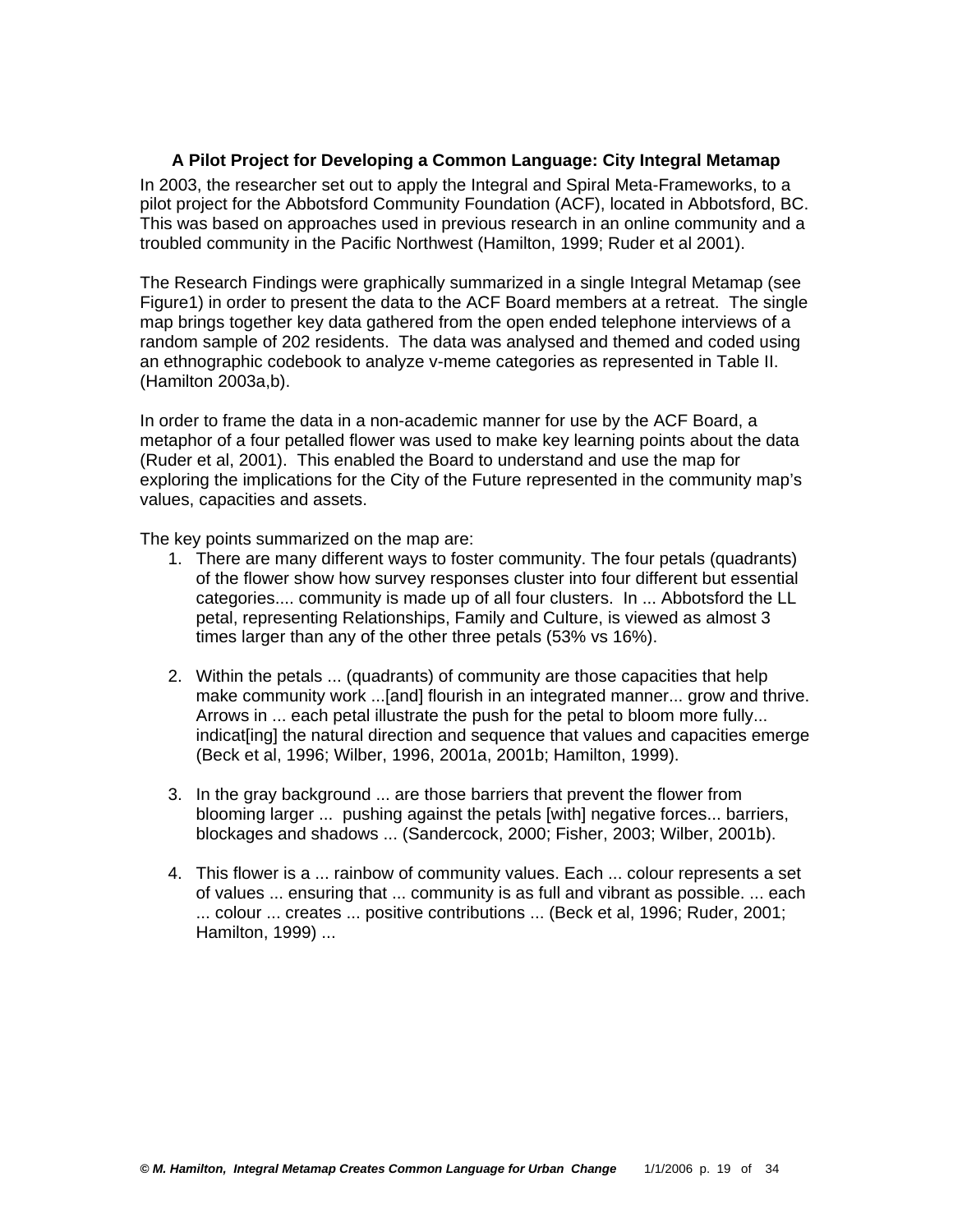



## **Qualitative and Quantitative**

The metamap combines the qualitative themed data (in the word descriptors) with the quantitative volume of responses (in the width of the value colours).

In this particular version of the map (used for a retreat) the values/capacities/assets were shown in a balanced set of quadrants; however, given the 53% weighting of responses in the LL quadrant, and the 76% of taxes allocated to the LR quadrant, it seems apparent that the quadrants in the map are rarely balanced. (The detailed results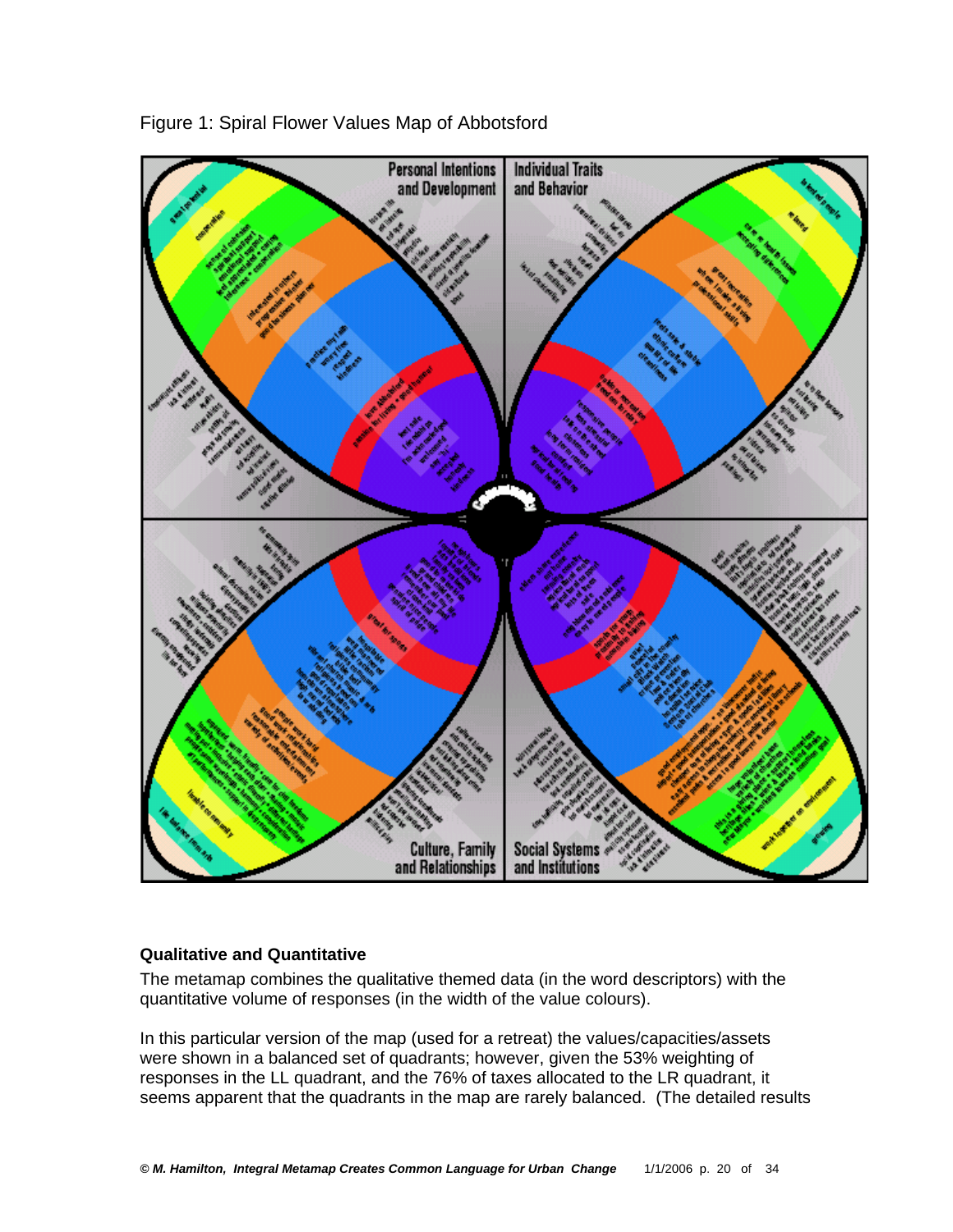of this study are described in Hamilton (2003b). Nevertheless for the purposes of ACF Retreat the data and the metaphor was thick, rich and generative.

## **Directions for Change on the Meta Map**

A series of meta maps were constructed from the data; eg. asset maps reflecting age, gender, other demographics; barrier maps; and desired improvements maps. Such maps are multi-dimensional, allowing overlays and cross-referencing, opening up conversations about the qualitative issues underlying change and the quantitative allocation of resources to make change . Examples from Hamilton (2003b) follow to demonstrate the integral/spiral metrics available to track change. Fuller interpretation of the data can be found in Hamilton (2003b).



Figure 2: Abbotsford's Capacities/Barriers/Improvements (Combined Response)

Figures2 is a combination of three metamaps showing Capacities, Barriers and Improvements expressed by residents. The Capacities Map (dashed line) indicates distinctly strong peaks at the purple (24%) and blue (34%) value sets, with a very deep valley in the red (2%) value set. The orange (19%) and green (18%) values were moderate with low yellow (3%) and no insignificant turquoise (<1%) responses. The high peaks and low valleys seem to exemplify Sandercock's (2000) community of differences.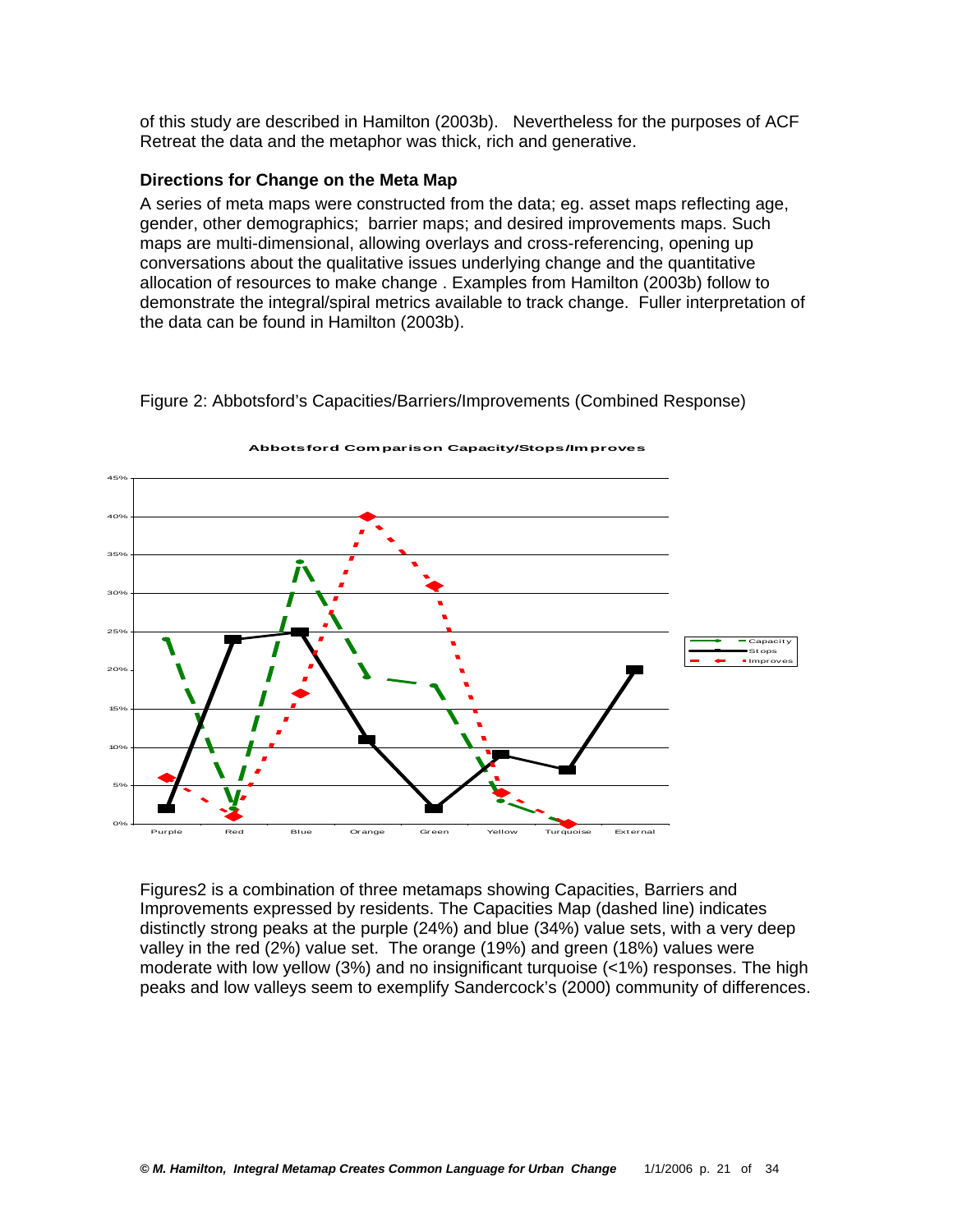The Barriers Map (solid line with rectangular nodes) is notable in its contrast to the responses discussed above, related to Abbotsford's assets. The values of the purple – family relationships (2%) and red – energetic expression of community (24%) memes are virtually inverted. Interestingly blue – order/management (25%) is also relatively high with moderately low values for orange - planning (11%), yellow - systems (9%) and turquoise - holistic (7%) and very low green - communitarian (2%).

The data behind the Improvements Map (dotted line with diamonds) indicates that residents appear to want more appropriate management (blue), better planning and the building of specific capacities like improved bus and traffic infrastructure (orange) and more opportunities to celebrate and learn about the differences in community (green). Given the opportunity to describe what they wanted, the residents were able and willing to identify improvements in all four quadrants (Wilber, 2003).

Figure 3 provides a ready insight into the differences between two population samples: the Abbotsford residents (long dashes) and the ACF Board (short dask with squares).



Figure 3: Comparison of Abbotsford Population to ACF Board: Community Assets/Capacities

who had lived in Abbotsford for 10 years or more. Thus they had an experience of the city that gave them privileged insights into the capacities, limitations and potentials of the city. Nevertheless, when the Board members perceived the differences between their views and the general population, they were initially surprised to see such a gap in the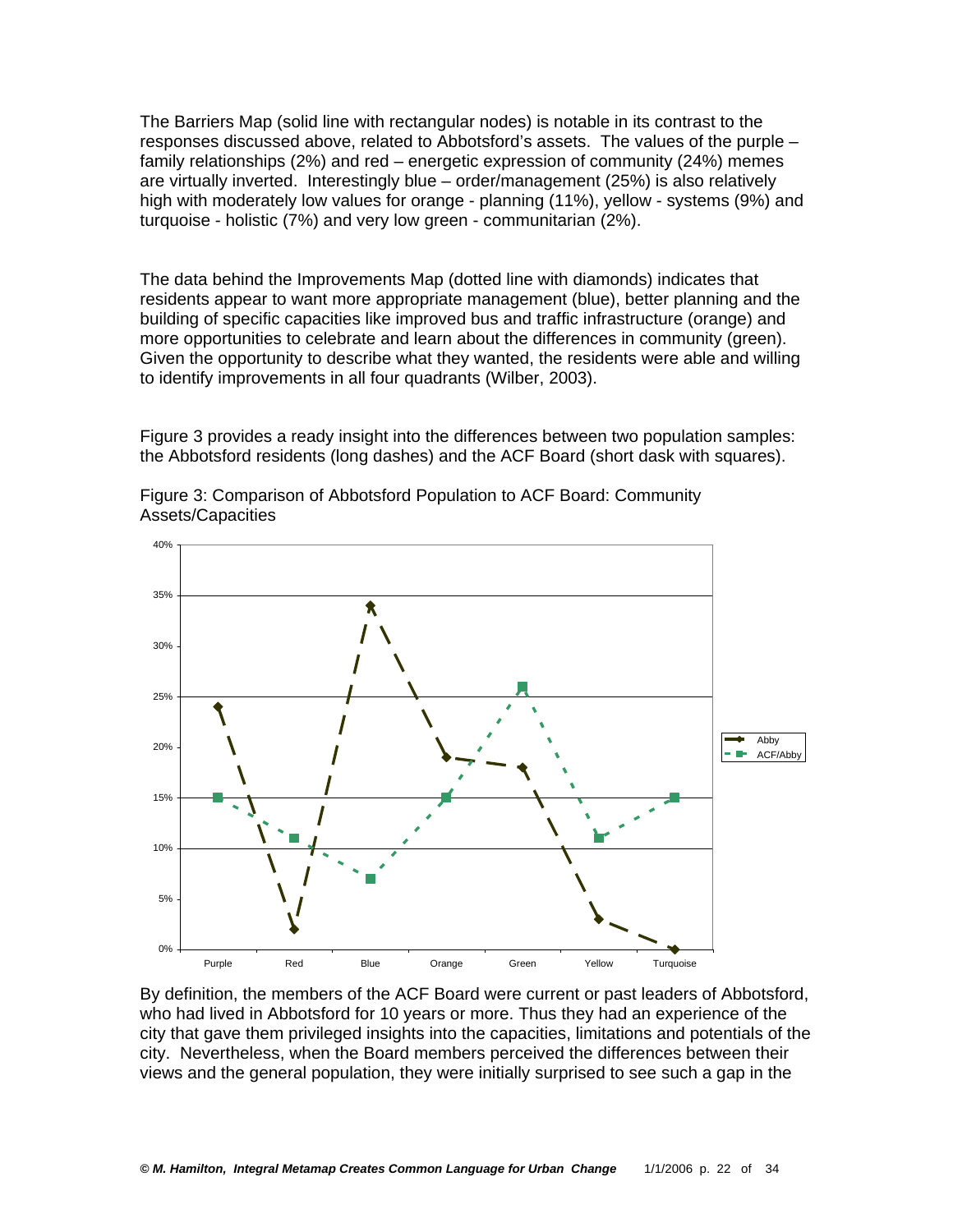two sets of responses, which is remiscent of different patterns between leaders and groups (Hamilton, 1999)).

## **Creating Feedback Loops**

The researcher has implemented for ACF, a Grants Selection Process and a Grant Recipient Reporting Form based on the integral map. The form collects data from all four quadrants and all eight levels in language that the recipients can easily answer, giving the ACF Board an ongoing report about the change caused by the Grants that it has made. Similar reporting forms could be implemented by any city or foundation agency. Appendix C summarizes the key questions.

## **Integral is Holographic**

The four quadrants of the map, each have unique characteristics defined by the two dimensions of Subjective/Objective and Intersubjective/Interobjective. However, from an examination of the data from this pilot project, one characteristic that appears to be shared with all four lenses is the holographic nature of each lens (Talbot, 1991).

Through these explanations it is possible to see why the Integral model is a powerful language to talk about community. It means that no matter what lens we use to know community and no matter what methodology we select from a given lens, we are likely to see data from some (sometimes all) of the other quadrants. This is readily visible in the Abbotsford prototype – where the telephone survey data of open ended qualitative responses, identified data that was clearly related not only to the left hand quadrants of the subjective/intersubjective inner world of community, but also to the right hand objective/interobjective physical expressions of community. This is not a shortcoming, but rather an affirmation of the value of using multiple methods to examine something so complex as community. One data gathering method can elicit thick rich data; however much of the same data can be validated by the intentional use of pluralistic methodologies from the lenses of all quadrants.

## **Integral Metamap: a Common Language for Measuring All Scales of Change**

We have examined values as a basis for a common language and a basis for measuring change; the theory supporting the integral metamap; taxonomies of existing indicators; and a pilot project. We can now summarize the value of the integral metamap as a common language for researching, planning and managing change in the urban context.

## **Research**

- 1. **An intentional integral/spiral data gathering approach, discloses more than other methodological approaches**. Because the integral/spiral frameworks provide a wholes systems checklist to gather data and a common language to integrate the results from multiple data sources (Wilber, 2003) across nested levels of complexity, we can see both where our lenses are clear and where we are missing data. Thus we have a language to describe change that reflects different realities, indicators and values at any level of scale.
- 2. **Other data bases can be translated into a common integral/spiral "language" and thus an integrated Vital Signs Monitor**. This means that existing data bases do not have to be discounted, but can instead be integrated into the metamap. In the same way that Tables IV, V, VI and VII integrate the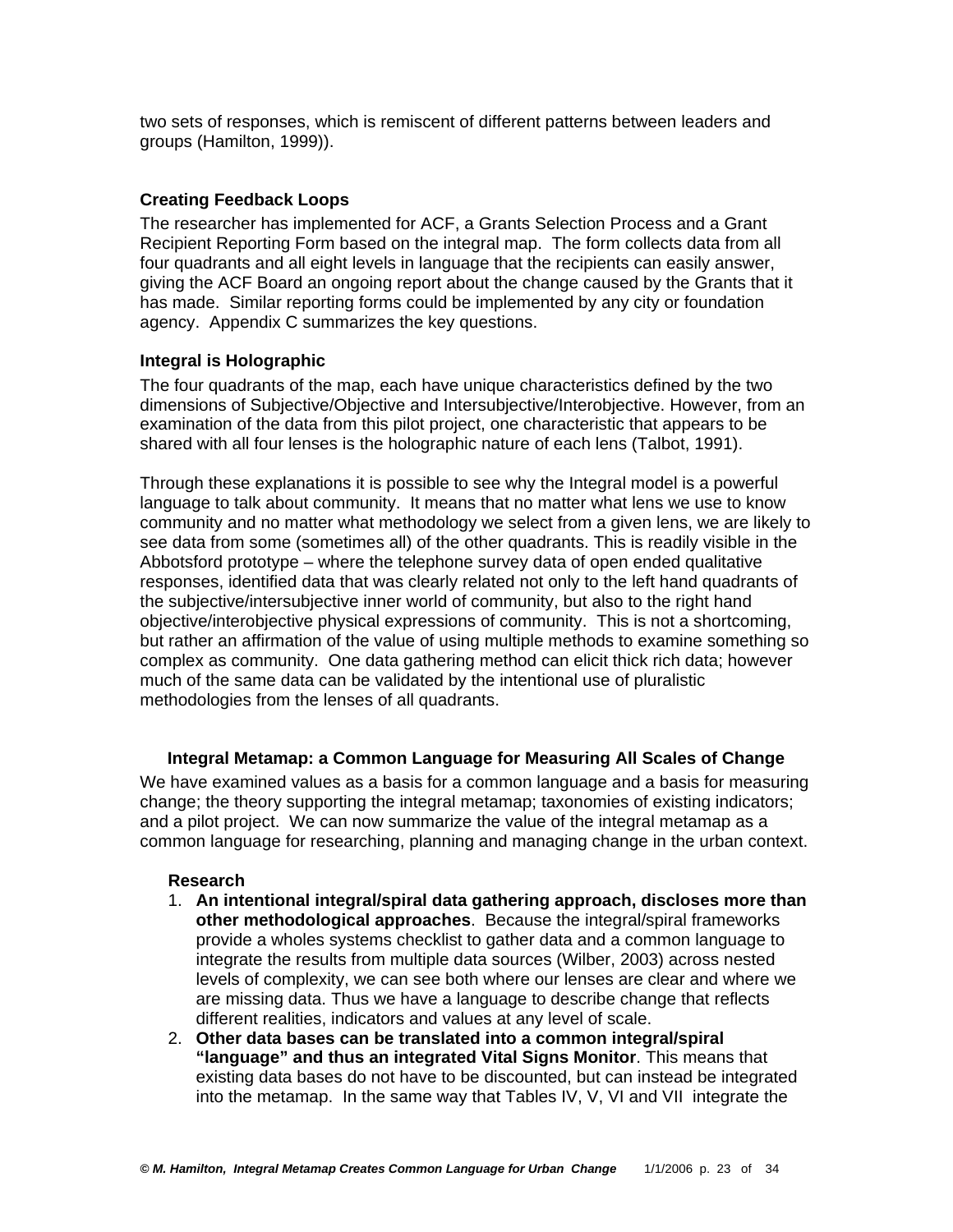indicators from the five research studies, the Abbotsford survey results, could be cross-referenced to existing:

- census data
- GIS surveys
- School District data
- University College data
- Health Region data
- Agricultural surveys
- Private sector polls
- etc.
- 3. **Ordinary citizens can voice the change direction they value with an explicit awareness of the assets, values and capacities they experience as their reality in a changing world.** The Abbotsford project mapped the first steps in any change process. It identified what the community is changing from (both positive and negative) and what the community want to change to (identified by the improvements desired (Hamilton, 2003b)). New web-based data gathering processes indicate that dynamic data tracking will shortly become a reality.
- 4. **The metamap charts different worldviews/values/tensions of citizens, elected officials, staff and experts.** These can be mapped, compared and discussed for reconciliation and agreed direction.
- 5. **Change states and dynamic data gathering permit the tracking of dynamics complex adaptive qualities and the use of natural systems for designing change processes.**
- 6. **The metamap qualities are GIS mappable and could be collected as change indicators by either or both government and private researchers** (eg. by the creators of the Cascadia Scorecard (Northwest Environment Watch, 2004).

## **Planning**

- 7. **The common metamap provides data for social planning, land use (hard asset) planning and the integration of community education and healthcare development.**
- 8. **The metamap allows balanced change in all the quadrants, preventing abilities to change because of blindnesses and/or blocks.** (Goodall et al, 2003).
- **9. The metamap of qualitative (left hand quadrants) and quantitative (right hand quadrants) data is scaleable at individual, organizational, neighbourhood, city, regional and bio-regional scales, thus allowing a kind of "weather mapping" of complex change usable by city planners, urban geographers, developers, etc.**

## **Management**

## **The common language metamap:**

- 10. **Provides a tool to manage extreme complexity.** The common language not only allows the use of a diversity of data to co-exist, but it provides a rationale for organizing and stratifying it for decision making. It also allows for feedback loops to advise change managers of the effectiveness of their decisions (eg. see Appendix C).
- 11. **Opens up options on managing conflict.** It is possible to facilitate a discussion amongst multiple voices when all can be heard and valued.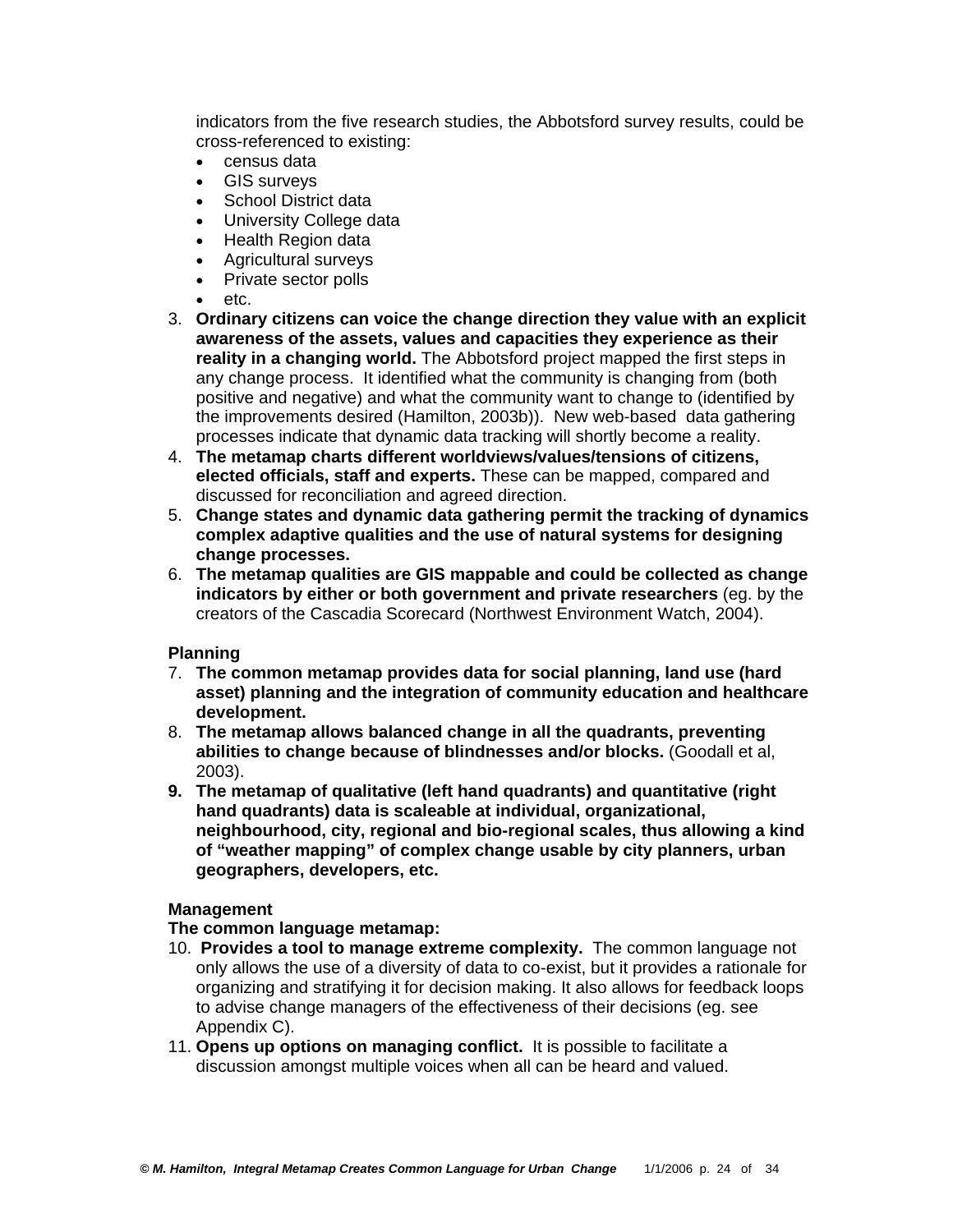- **12. Provides a synchronized set of vital signs indicators for policy change across all three levels of government as well as bio-regionally and globally. This would allow pooling of funding and resources** (Maxwell, 2002).
- 13. **Translates between multiple interests** of many community stakeholders who would benefit from an integrated framework
- 14. **Allows mapping strategies for: strategic planning**; analyzing group differences; developing communities of professional city management practice; threats; weaknesses; opportunities
- 15. **Views the meso level of city values as a context for comprehending the interrelationship** of micro ecologies (individual/group) and macro ecologies (bioregion, country, world)
- 16. **Explores the richness of community in the context of villagizing the globe** because it discloses the dynamics below the surface expressions of values.(Wight, 2003)

## **Cautions?**

If there are any cautions to the proposed metamapping process they relate to the scope of the work to reframe existing databases; the development of GIS mapping standards to truly integrate a common language; the development of dynamic mapping technology that is probably at least as complex as weather mapping systems; the need for interdisciplinary and cross-disciplinary cooperation; and the need for worldviews that have evolved to a level of complexity where such a common language can be used. In other words the scope of the proposal is nothing short of supporting the emergence of a new paradigm – the integral paradigm. But it can be started anywhere, even with current technology and will disclose many of the gamma traps blocking city change in the world today.

## **Conclusions**

The taxonomy analysis and pilot project demonstrate how necessary a common language is to go beyond merely enumerating indicators (QOL 2002, 2003) or even developing a "report card" (Maxwell, 2002). A common meta-language creates a framework for describing the dynamic value structures that provide the context for change in every community. It gives us a powerful tool with which we can map, track and manage a diversity of different value structures, vital signs monitors and change processes. The spiral/integral values map of Abbotsford could be replicated on any level of scale, thus showing the flexibility, comparability and adaptability of the common integral/spiral language – effectively creating a quadruple bottom line for change.

Research in other domains has already demonstrated the utility of the values maps for tracking change in individuals (Tupper, 2003;Smith, 2002; Reams, 2002), groups (Reynolds, 2003), organizations (Hamilton, 1999; Fisher, 2003), communities, bioregions (Eddy, 2003; Wight 2002, 2003), and countries (Beck et al 2002).

The researcher visualizes that technology can provide the capability to nest, mesh and/or hyperlink multiple databases to allow a "weather mapping" approach to mining and summarizing data and mapping the dynamic complexity of land/bio/mind-scapes that Eddy (2003) proposes are converging in the spheres of influence of the modern community, town and city.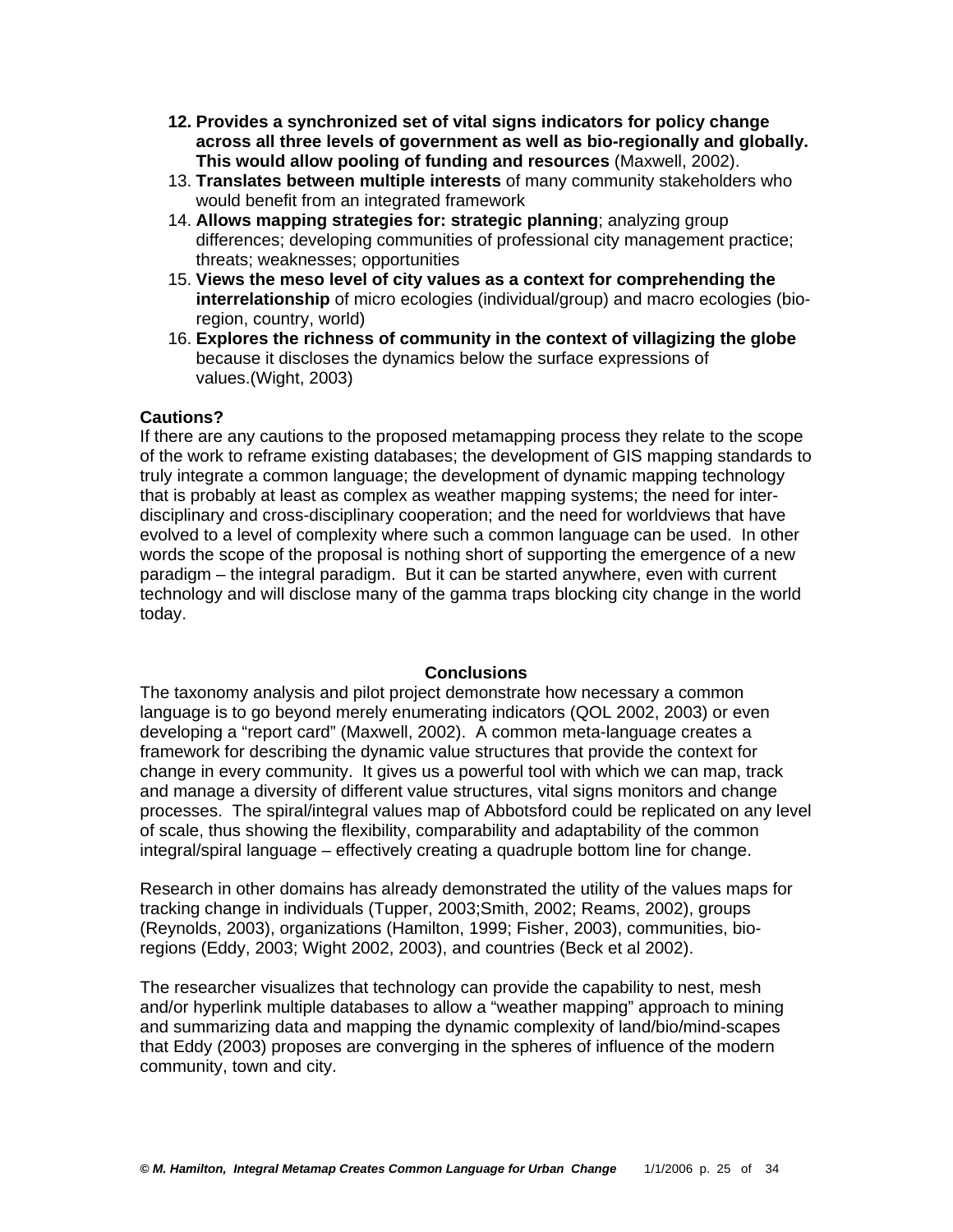Moreover, the researcher speculates that communities and cities have a vast mesoscale role to play in supporting change in all scales of life in the modern world. This can only be effectively voiced by an integral common language that translates all the indicators of change between different levels of scale as well as to describe complex interconnectedness within the quadruple bottom lines of the cosmopolis. Such a common language can create opportunities for new participatory planning processes and a framework for choosing, monitoring and improving the quality of urban life.

## **References**

Adizes, I. (1999), Managing Corporate Life Cycles, Prentice Hall Press, Paramus, NJ

Barrett, R. (1998), Liberating the Corporate Soul, Boston, Butterworth-Heinemann, Woburn, MA

Beck, D. (2003), private discussion February

Beck, D.(2002), "The Color of Constellations: A Spiral Dynamics Perspective on Human Drama", Spiral Dynamics Conference, Boulder, CO, October

Beck, D. (2000) State of the World Forum, "Shaping Globalization: Convening the Community of Stakeholders", p. 6

Beck, D., Cowan, C. (1999), Spiral Dynamics, Blackwell Publishers, Malden, MA.

Bushe, G. (2001), Clear Leadership, Davies-Black Publishing, Palo Alto, CA

Canadian Policy Research Networks, Mendelsohn, Matthew, (2002) "Canada's Social Contract: Evidence from Public Opinion", Discussion Paper No. P|01, Public Involvement Network, November

Canadian Policy Research Networks, Maxwell, Judith, (2001) "Indicators of Quality of Life in Canada: A Citizens' Prototype, Summary of Results of Public Dialogue Sessions and Prototype of National Indicators", Quality of Life Indicators Project, April

Canadian Policy Research Networks, Maxwell, Judith, (2003), "Canadians' Health Care Values BC Health Directional Plan, Expert Panel: Challenges, Choices to Ensure Access", Presented on February 4

Center for Ethical Leadership, [www.ethicalleadership.org,](http://www.ethicalleadership.org/) Seattle, 2002

Centre for the Study of Natural Systems. Bowen Theory. URL http://csnsf.org/bowen.htm. (Accessed September 28, 2002)

Combs, A. (2002),The Radiance of Being: Understanding the Grand Integral Vision; Living the Integral Life, Paragon House, St. Paul, Minnesota

Cooke et al (2002), European Spiral Leadership Summit: Analysis of country comparisons: Hard copy and online survey data graphed by AL, [www.onlinepeoplescan.com](http://www.onlinepeoplescan.com/) 

Cooke, C. (2001), "The Hemsmesh Project", unpublished report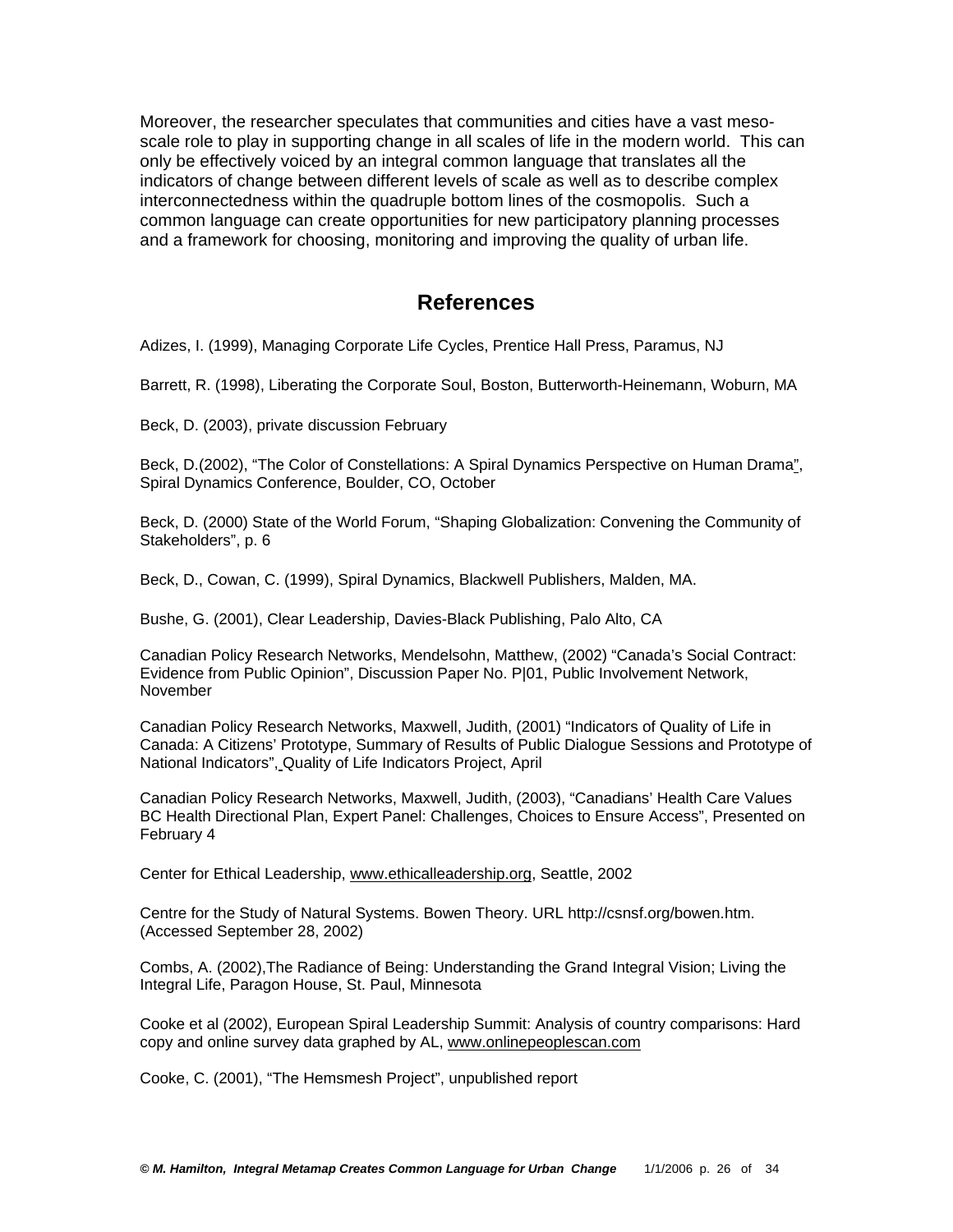Csikszentmihalyi, M. (1993), The Evolving Self, Harper Perennial, Harper Collins, New York

Northwest Environment Watch (2004), Cascadia Scorecard, Seattle

Eddy, B. (2003), Private Conversation and Notes, March 5

Fisher, M., (2003) "Fearless Leadership In and Out of the 'Fear' Matrix", Unpublished Doctoral Dissertation, University of British Columbia

Global Values Network (2002), Global Values Monitor, Unpublished Document, Spiral Dynamics Training, Vancouver

Graves, C. (1971), "A systems conception of personality: Levels of existence theory". Introductory remarks presented at the meeting of the Washington School of Psychiatry, Washington, DC.

Graves, C., (1974), "Human Nature Prepares for a Momentous Leap", The Futurist, April

Graves, C. (1981), "Summary statement. The emergent, cyclical, double helix model of the adult human biopsychosocial systems". Retrieved July 3, 2002, from [http://www.clarewgraves.com/articles\\_content/1981\\_handout/1981\\_summary.pdf](http://www.clarewgraves.com/articles_content/1981_handout/1981_summary.pdf)

Hamilton, M. (1996), Campbell Community Survey, Unpublished Paper

Hamilton, M. (1999), "Berkana Community of Conversations: A Study of Leadership Skill Development and Leadership Organization Practices in a Self-Organizing Online Microworld", doctoral thesis, [www.globallearningconnections.com,](http://www.globallearningconnections.com/)

Hamilton, M., Stevenson, B. (2000), Journeys to Wellness, Global Learning Connections, Abbotsford, BC

Hamilton, M. (2002), *Emerging Organization*, Unpublished Lecture Notes

Hamilton, M. (2003a), Maple Ridge Survey, Unpublished document

Hamilton, M. (2003b), "Integral Community: Lenses, Values and Indicators for Maple Leaf Meme Maps", unpublished manuscript

Hamilton, M. (2003c), "Discovering Integral Capacities in the Global Village Through Values Meta-Mapping", unpublished manuscript

Hamilton, M. (2004), "Why Metamap the City of the Future?", unpublished manuscript

Hargens, S. (2004), "Integral Ecology: The What, Who, and How of Environmental Phenomena, Version 4 3/14/04, unpublished manuscript, Integral Ecology, Integral Institute, Denver, Colorado

Henderson H. (1997), "Looking Back From the 21st Century", New Renaissance magazine Vol. 7 No. 2, [http://www.ru.org/backis.html,](http://www.ru.org/backis.html) accessed April 4, 2003

Hertzman, C., McLean S.A., Kohen, D.E., Dunn, J. Evans, T. (2002), "Early Development in Vancouver: Report of the Community Asset Mapping Project (CAMP)", August

Jacksonville, City of. (1993), Life in Jacksonville: Quality Indicators for Progress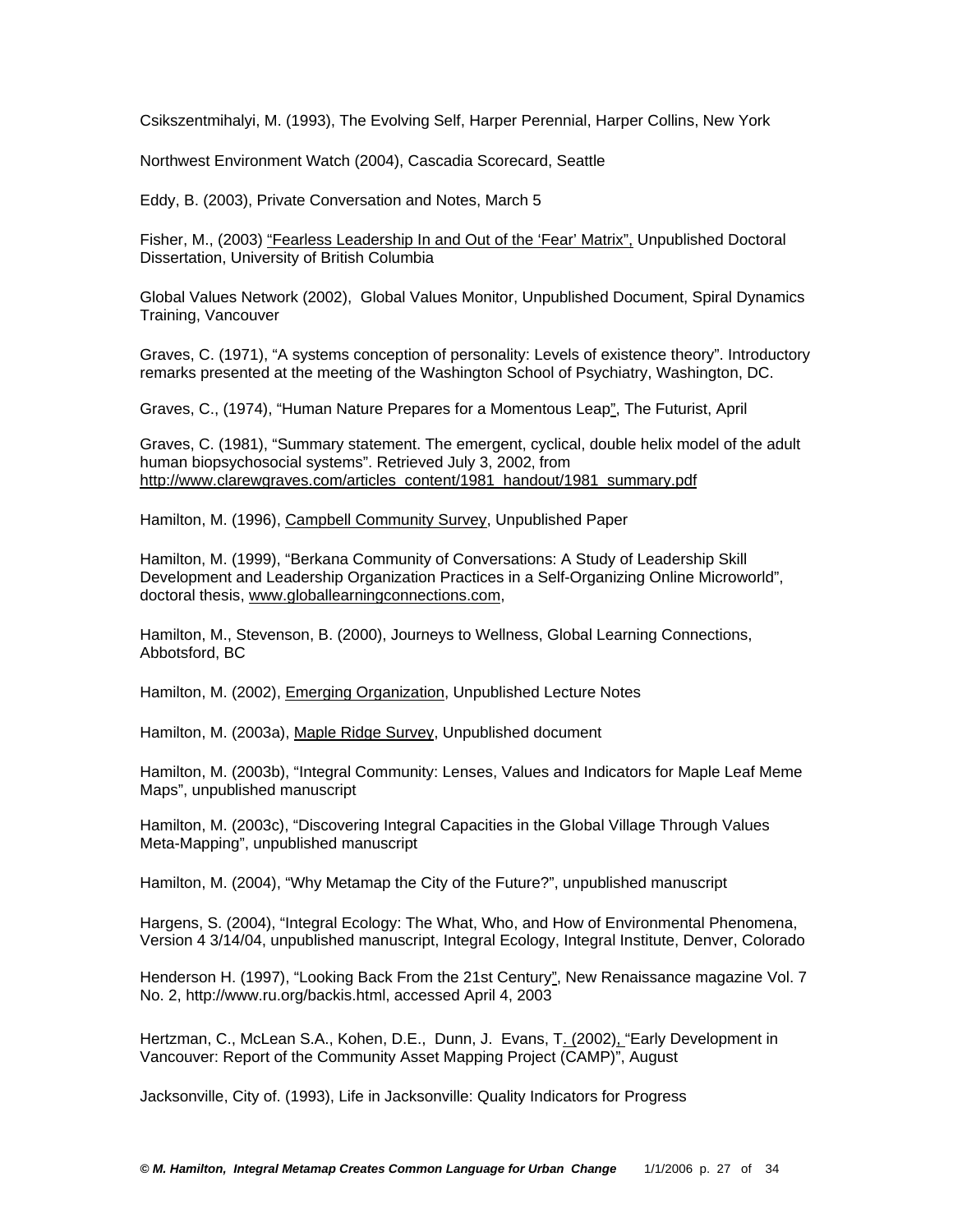Jacobs, J. (2000), The Nature of Economies, Vintage Books, New York

Kegan, R. (1994), In Over Our Heads, Harvard University Press, Cambridge, MA

Kelly, S. and Allison M.A., (1998) The Complexity Advantage, McGraw Hill

Knopf, D. (2003), "Competencies for Crisis Managers: A Model", Royal Roads University Masters Thesis Unpublished

Miller, J.G. (1978), Living Systems, McGraw Hill, New York

Olsen, Clay, Research Consultant. (2003), CV Marketing Research Inc., Personal communication, January 13

Oxford University Press, 2002, Online Dictionary. [http://www.askoxford.com/dictionary/value,](http://www.askoxford.com/dictionary/value) accessed June 19, 2003

"Quality of Life Research National Workshop", (2002), Halifax, NS, December 9-10, Atlantic Health Promotion Research Centre, Dalhousie University

"QOL National Work Group, Meeting Notes", (2003), May 11, Saskatoon, SA

Random House Dictionary, The. (1967), English Usage, Unabridged Edition, p. 1578

Reams, J. (2002), "The Consciousness of Transpersonal Leadership", Unpublished Doctoral Dissertation, Gonzaga University,

Reynolds, B. (2003), "Optimizing the Alternative Dispute Resolution Process at Fisheries & Oceans", Royal Roads University Masters Thesis

Roemischer, J. (2002), "The Never-Ending Upward Quest: The Practical & Spiritual Wisdom of Spiral Dynamics", What is Enlightenment?, Fall/Winter, Foxhollow, MA

Ruder, K., Sando, D. (2002), "Spiral Flower System Map of Community", Center for Ethical Leadership, [www.cel.org](http://www.cel.org/) 

Sandercock, L. (2000), "When Strangers Become Neighbours: Managing Cities of Difference", Planning Theory & Practice, Vol. 1, No. 1, 13-30

Short, R. (1998), Learning in Relationship, Learning in Action Technologies, Seattle

Smith, V. (2003), "The Evolution of Leadership", Royal Roads University Masters Thesis Unpublished

Stevenson, B., Hamilton, M. (2001), "How Does Complexity Inform Community; How Does Community Inform Complexity?", Emergence, v.3.1

Talbot, M. (1991), The Holographic Universe, HarperPerennial, New York

Time Magazine (1995), "A Nation Blessed, A Nation Stressed*"*, November 20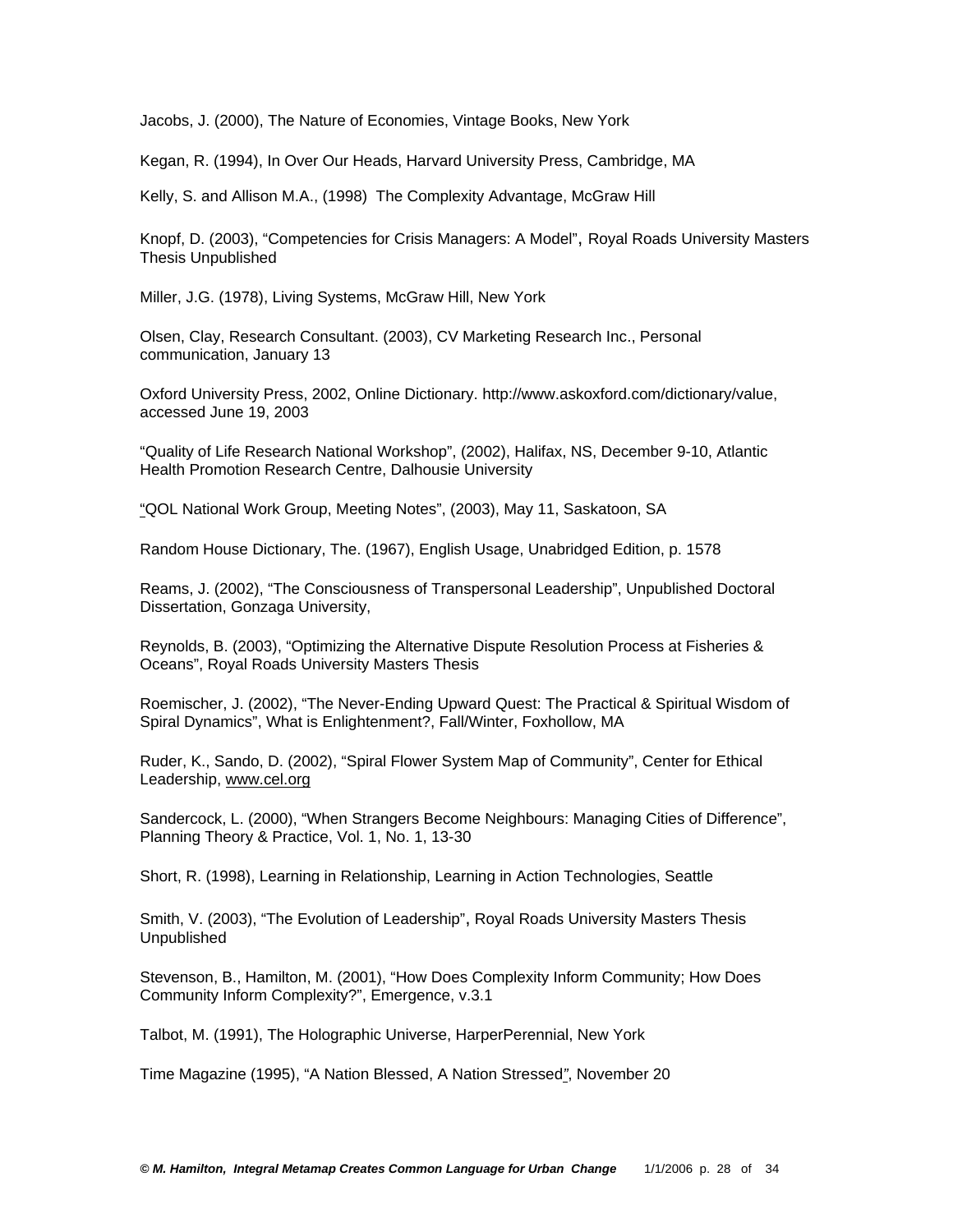Tonkin, A., (1999 – 2003), "Global Values Monitor", Online, [www.globalvaluesnetwork.com](http://www.globalvaluesnetwork.com/)

Torbert, W. (2003), "Summary of My Previous Week", http://www.udem.edu.mx/academico/psicologia/refugio/bill\_torbert.html, accessed June 19, 2003

Tupper, C. (2003), "Expressive Arts-Based Learning for Leadership Development", Royal Roads University Masters Thesis

UNESCO/UNICEF (2003), "Values Education for children and young adults – Living Values An Educational Program", /http:www.lv/values/freedom.htm [5/11/2000 9:04:02 AM] accessed April 4, 2003

Wade, J. (1996), Changes of Mind, SUNY, New York

Waddock, S. (1999), "Linking community and spirit: a commentary and some propositions", Bradford , Journal of Organizational Change Management

Wilber, K. (2004) ,"Forward," in Integral Medicine: A Noetic Reader, ed M. Schlitz & T. Hyman. Shambhala, Boston

Wilber, K. (2003a), "Excerpt B*"*, [www.shambhalapublishing.com](http://www.shambhalapublishing.com/) 

Wilber, K. (2003b), "Excerpt G", [www.shambhalapublishing.com](http://www.shambhalapublishing.com/) 

Wilber, K. (2001), ,Marriage of Sense & Soul, Random House, New York

Wilber, K. (2000a) , A Theory of Everything, Shambhala, Boston

Wilber, K. (2000b), Integral Psychology, Shambhala, Boston

Wilber, K. (2002), Boomeritis, Shambhala, Boston

Wilber, K. (1995), Sex Ecology and Spirituality, Shambhala, Boston

Wilber, K. (1996), A Brief History of Everything*,* Shambhala, Boston

Wight, I. (2002), "Place, Place Making and Planning", ACSP, Baltimore

Wight, I. (2003), personal conversation

World Health Organization. (2004) "What is a Healthy City?", [http://www.who.dk/healthy](http://www.who.dk/healthy-cities/How2MakeCities/20020114_1)[cities/How2MakeCities/20020114\\_1](http://www.who.dk/healthy-cities/How2MakeCities/20020114_1), accessed August 14, 2004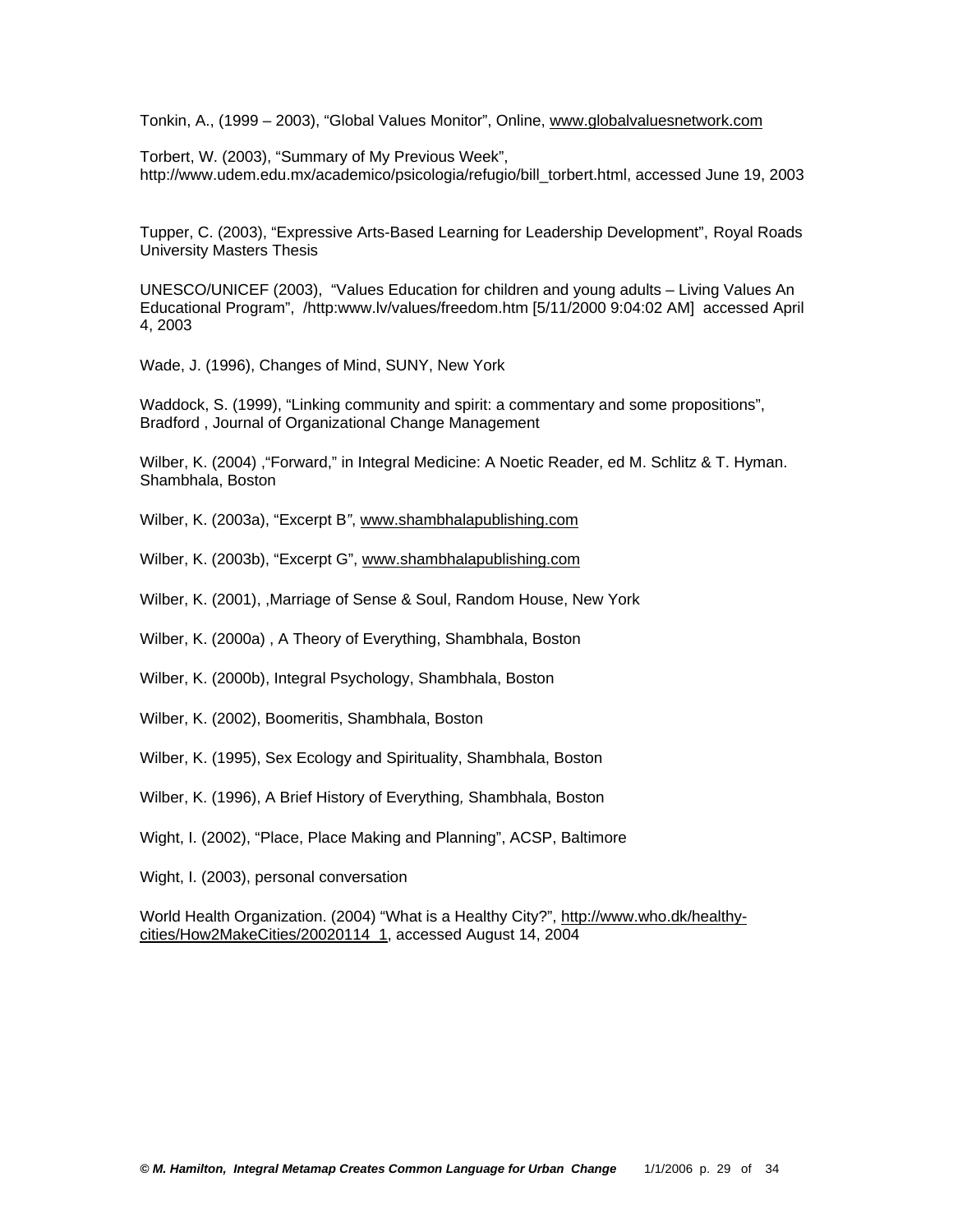## **Appendix A: Five Studies of Values**

#### **Country:**

## 1**. Canada's Social Contract: Evidence from Public Opinion**

by Matthew Mendelsohn, Professor of Political Studies at Queen's University Canadian Policy Research Networks, Discussion Paper No. P/01, Public Involvement Network, November 2002

## *Purpose*

This report was prepared for CPRN to synthesize the polling evidence from the past 20 years on the views of Canadians on governments, markets, families and communities.

## *Methodology*

The data was gathered from commercial, academic, think tank, and government sources.

## 2**. Indicators of Quality of Life in Canada: A Citizens' Prototype**

Summary of Results of Public Dialogue Sessions and Prototype of National Indicators, Quality of Life Indicators Project Canadian Policy Research Networks, April 2001

## *Purpose*

The main goal for the Quality of Life Indicators Project is to create a national set of indicators that reflects the range of issues that truly matter to Canadians. At the same time the intention is to create a common language for dialogue "across the public, private and voluntary sectors … to enable a more balanced discussion on public priorities across social, economic, environmental and other dimensions of quality of life" (CPRN iii).

## *Methodology*

This project used a public dialogue process to encourage a select number of Canadians (total of 250 people in small group settings (i.e., 25 groups of 10 citizens each)) to speak with each other about what constitutes quality of life.

## **Province:**

## 3. **BC Health Directional Plan**

#### **Expert Panel: Challenges, Choices to Ensure Access**

by Judith Maxwell, Canadian Policy Research Networks, Canadians' Health Care Values, Presented on February 4, 2003

## *Purpose*

The purpose of this study was to provide a process for citizens to create the values framework for health reform. The intention was to create a citizen derived logic model for "How health care in Canada should be financed, and who is responsible for what".

## *Methodology*

The data collection method consisted of 12 full-day dialogues with a representative sample of 500 Canadians in 2002, using scenarios and creating their logic models for how health care in Canada should be financed, and who is responsible for what.

## **City:**

## 4. **Early Development in Vancouver: Report of the Community Asset Mapping**

**Project** (CAMP) by Clyde Hertzman, Sidney A. McLean, Dafna E. Kohen, Jim Dunn, Terry Evans, August 2002

## *Purpose*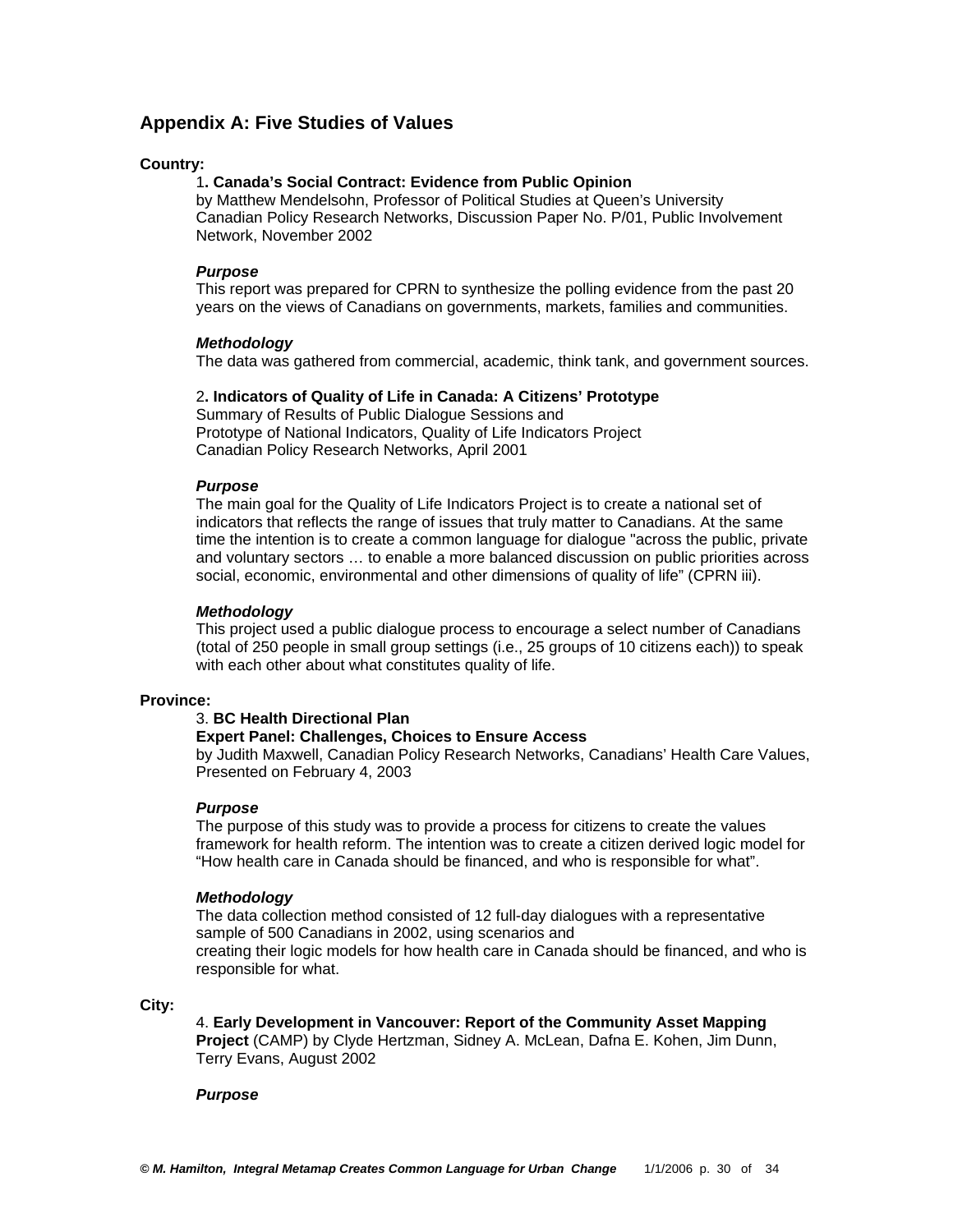Human Resources Development Canada and an academic research team at UBC focused on the City of Vancouver's Early Childhood Development, to develop a long term system of monitoring how determinants of childhood development emerge in specific communities, and how local circumstances could be changed to improve the life chances of children.

#### *Methodology*

The study is based on a "population-wide developmental assessment of kindergarten children in Vancouver using the Early Development Instrument (EDI), according to children's neighbourhood of residence. The neighbourhoods are then characterized in terms of their sociodemographic status; developmental risk circumstances; and *de facto*  access to services and facilities that are meant to assist child development. The information is then plotted on GIS maps.

#### **Globe:**

A fifth study was examined because of its explicit examination of values at a global level.

## 5. **Values Education for children and young adults – Living Values An Educational Program**, UNESCO/UNICEF

/http:www.lv/values/freedom.htm [5/11/2000 9:04:02 AM] accessed April 4, 2003

#### *Purpose*

The purpose of *Living Values: An Educational Program* (LVEP) is to provide guiding principles and tools for the development of the whole person, recognizing that the individual is comprised of physical, intellectual, emotional and spiritual dimensions.

LVEP is a partnership among educators around the world. This program is supported by UNESCO, sponsored by the Spanish Committee of UNICEF and the Brahma Kumaris, in consultation with the Education Cluster of UNICEF, New York. LVEP is part of the global movement for a culture of peace in the framework of the International Decade for a Culture of Peace and Non-Violence for the Children of the World.

## *Methodology*

LVEP started with an "Educational Program [which] grew out of an international project begun in 1995 by the Brahma Kumaris to celebrate the 50th Anniversary of the United Nations. Called "Sharing Our Values for a Better World. Twenty educators from around the world gathered at UNICEF Headquarters in New York City in August of 1996, identified 12 universal values to better prepare students for lifelong learning.

LVEP is currently being implemented in 67 countries at over 4000 sites. … The number of students doing Living Values Activities at each site varies considerably, some involve 10 students while others involve 3000.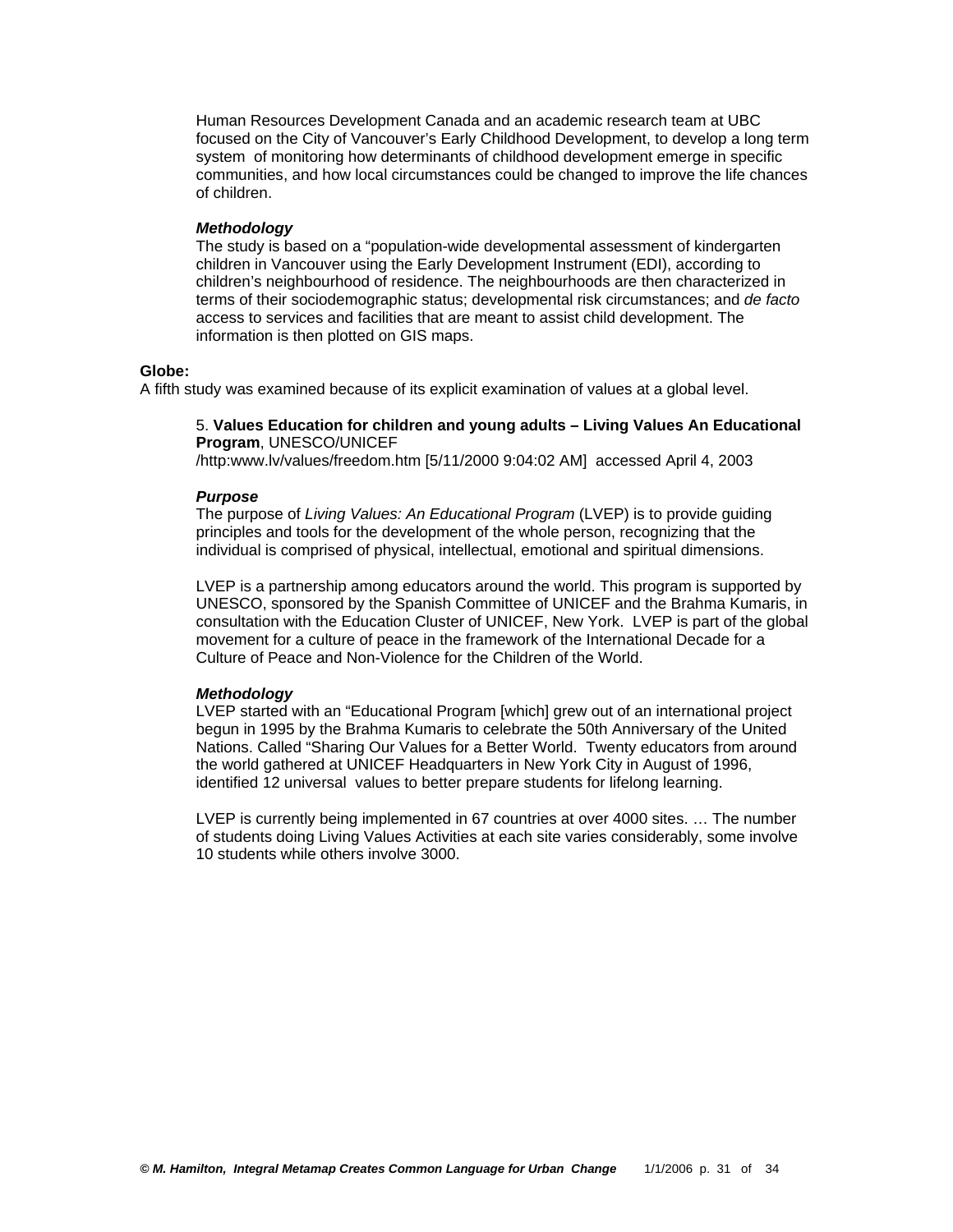## **Appendix B: Indicator Taxonomies**

Mendelsohn (2002) sourced 163 survey studies to inform a further study of Canadian quality of life. He clustered his interpretation of those studies into these 12 groupings.

|                |                                                              | Table Ref. |
|----------------|--------------------------------------------------------------|------------|
| 1 <sub>1</sub> | The Canadian Identity                                        | VI-2       |
| 2.             | The Canadian Identity in the Shadow of the United States     | $VI-4$     |
| 3.             | Canadian Identity and the World                              | $VI-4$     |
| 4.             | Trade Liberalization, Globalization, and Productivity        | $VII-5$    |
| 5.             | Language, Ethnicity, and the Canadian Identity               | V-1        |
| 6.             | Social Values                                                | $VI-6+$    |
| 7.             | What do Canada's Regions Owe One Another?                    | V-6        |
| 8.             | What do Generations Owe Each Other?                          | $V-6$      |
| 9.             | <b>Voluntary Activity</b>                                    | VI-5       |
|                | 10. The Canadian Social Contract and the Welfare State: What |            |
|                | do Canadians Say They Owe Each Other?                        | VI-6       |
|                | 11. The Social Contract and the Federal System               | VI-7, VI-4 |
|                |                                                              |            |

Building on Mendelsohn's study, Maxwell (2002) reports that the subsequent focus groups identified Canadian Quality of Life indicators as follows.

|                                        | Table Ref.  |
|----------------------------------------|-------------|
| 1. Political Rights and General Values | $VI-4+$     |
| 2. Health                              | $V - (1-6)$ |
| 3. Education                           | $IV-4 +$    |
| 4. Environment                         | $VII-7$     |
| 5. Social Programs/Conditions          | $VI-6$      |
| 6. Personal Well-being                 | $IV-6$      |
| 7. Community                           | $VI-(2-6)$  |
| 8. Economy and Employment              | $VII-5$     |
| 9. Government                          | $VII-4$     |
|                                        |             |

In another research report, Maxwell (2003) identified these values for an accessible healthcare system: **Table Ref.** 

|    |                                        | Table Ref. |
|----|----------------------------------------|------------|
|    | 1. Access based on need                | VII-6      |
|    | 2. Universal coverage                  | $VII-6$    |
|    | 3. Payment based on ability to pay     | $VII-5$    |
|    | 4. Responsive to individual need       | $V-2$      |
| 5. | Quality care                           | $VII-5$    |
|    | 6. Accountable and transparent systems | $VII-4$    |
|    | 7. Efficient forms of delivery         | $VII-5$    |
|    | 8. Value for money                     | $VII-5$    |
|    | 9. Prevention and wellness             | $VII-7$    |
|    |                                        |            |

The Early Development in Vancouver: Report of the Community Asset Mapping Project (CAMP, 2002) used the EDI tool to identify capacities in young children in the following five developmental area (see Appendix x for the indicators associated with each area). **Table Ref.** 

|                                               | TADIE KEI.   |
|-----------------------------------------------|--------------|
| 1. Physical health and well-being             | $V - 2 +$    |
| 2. Social competence                          | $VI-2+$      |
| 3. Emotional maturity                         | $IV-3$       |
| 4. Language and cognitive development         | $IV-2+$      |
| 5. Communication skills and general knowledge | $IV-3. V-2+$ |
|                                               |              |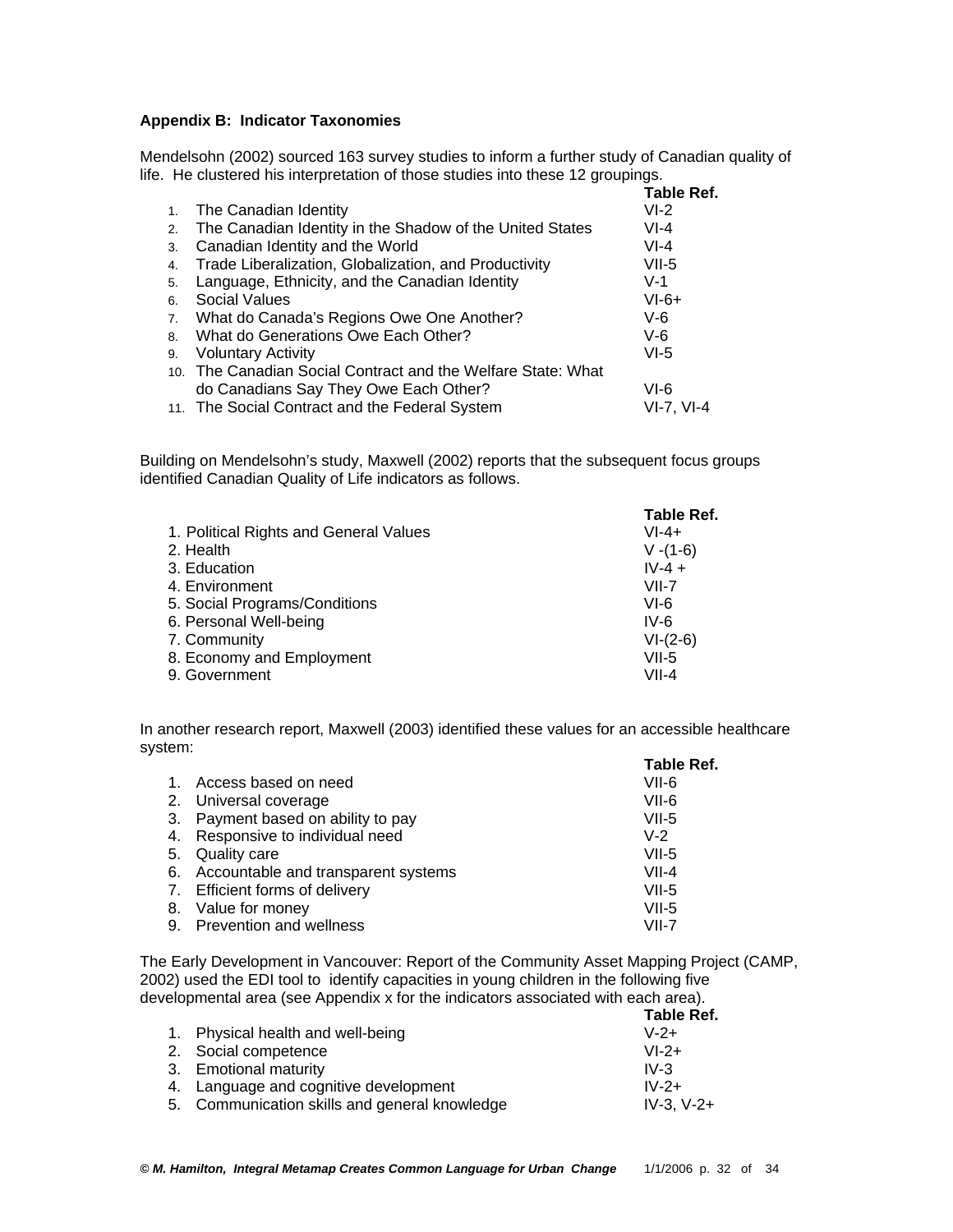In addition the CAMP studies created location maps which quantified and located indicators in the population which were grouped as follows:

|                                                             | Table Ref.  |
|-------------------------------------------------------------|-------------|
| A. Population count of all children (2 maps)                | $V-1$       |
| B. Vulnerable and EDI tested children by capacity (12 maps) | $V-2$       |
| C. Household Economics (7 maps)                             | $VII-5$     |
| D. Social Assistance/Challenges/Participation (8 maps)      | VI-6        |
| E. Child development services (8 maps)                      | V-6         |
| F. Education resources (10 maps)                            | VII-5, VI-5 |
| G. Literacy, numeracy indicators Grade 4 (5 maps)           | $IV-4$      |

The global values shared across cultures, that were identified in the Living Values An Educational Program (LVEP,2000) were:

|    |                | Table Ref.      |
|----|----------------|-----------------|
| 1. | Cooperation    | $VII-2$         |
| 2. | Freedom        | $VII-3$         |
| 3. | Happiness      | $IV-3$          |
| 4. | Honesty        | $VI-2$          |
| 5. | Love           | IV-2, VI-2      |
| 6. | Peace          | $IV-4$ , $VI-4$ |
| 7. | Respect        | $VI-3$          |
| 8. | Responsibility | $IV-4$          |
| 9. | Simplicity     | $VII-7$         |
|    | 10. Tolerance  | $VI-7$          |
|    | 11. Unity      | $VI-8$          |
|    |                |                 |